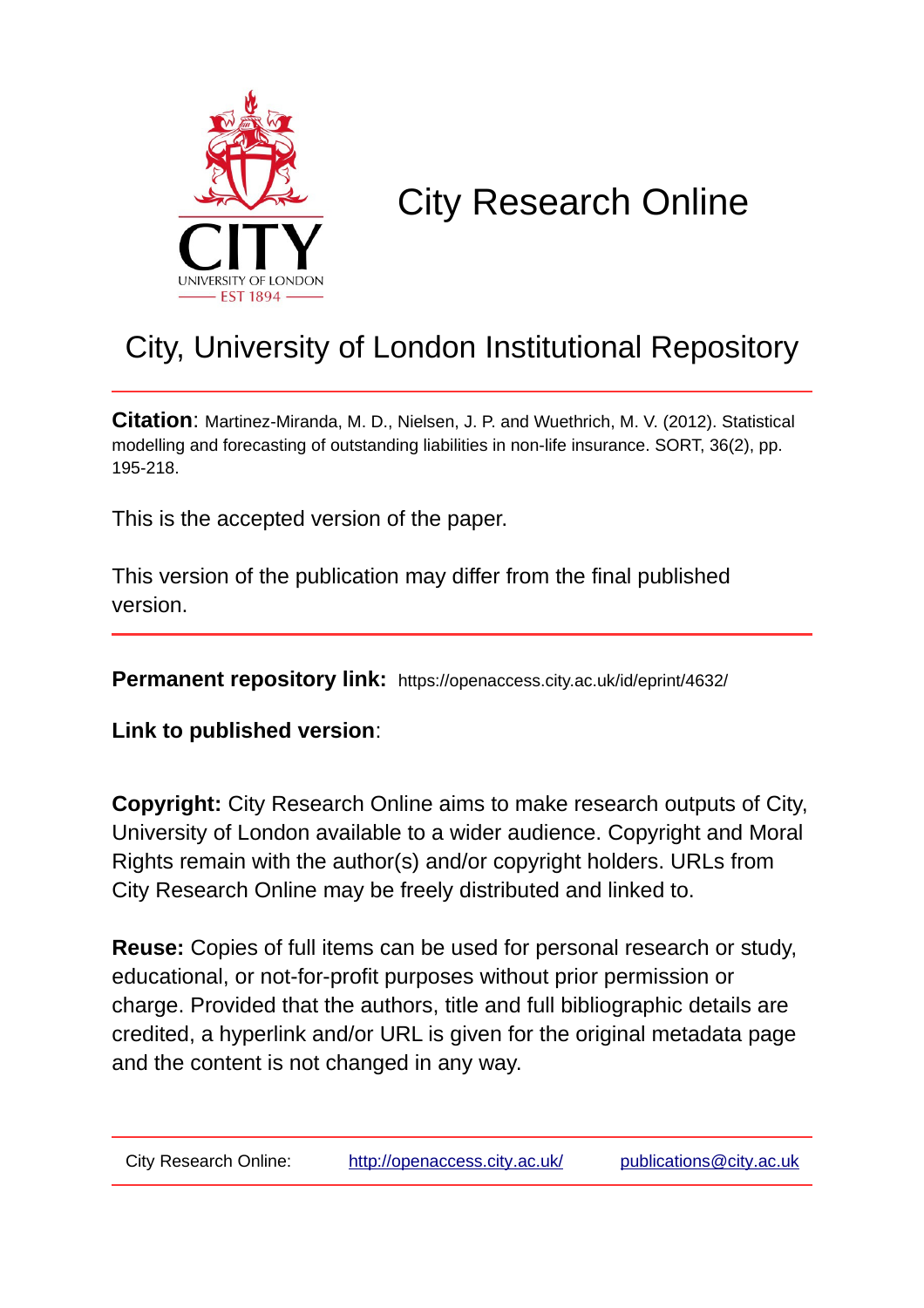## Statistical modelling and forecasting of outstanding liabilities in non-life insurance

María Dolores Martínez-Miranda<sup>∗</sup> Jens Perch Nielsen† Mario V. Wüthrich<sup> $\ddagger$ </sup>

August 22, 2012

#### Abstract

Non-life insurance companies need to build reserves to meet their claims liability cash flows. They often work with aggregated data. Recently it has been suggested that better statistical properties can be obtained when more aggregated data is available for the statistical analysis than just the classical aggregated payments. When also the aggregated number of claims is available one can define a full statistical model of the nature of the number of claims, their delay until payment and the nature of these payments. In this paper we provide a new development in this direction by entering yet another set of aggregated data, namely the number of payments and when they occurred. A new element of our statistical analysis is that we are able to incorporate inflationary trends of payments in a direct and explicit way. Our new method is illustrated on a real life data set and the conclusion are informative and useful.

Keywords: Outstanding loss liabilities, claims settlement process, claims reserving, chain ladder method, individual claims data, prediction uncertainty, bootstrap, early warning systems.

## 1 Introduction

Non-life insurance companies need to forecast future payments stemming from claims where the companies already received the insurance premium.

<sup>∗</sup>University of Granada, Department of Statistics and O.R., Spain

<sup>†</sup>Cass Business School, City University, London, UK

<sup>‡</sup>ETH Zurich, RiskLab, Department of Mathematics, Zurich, Switzerland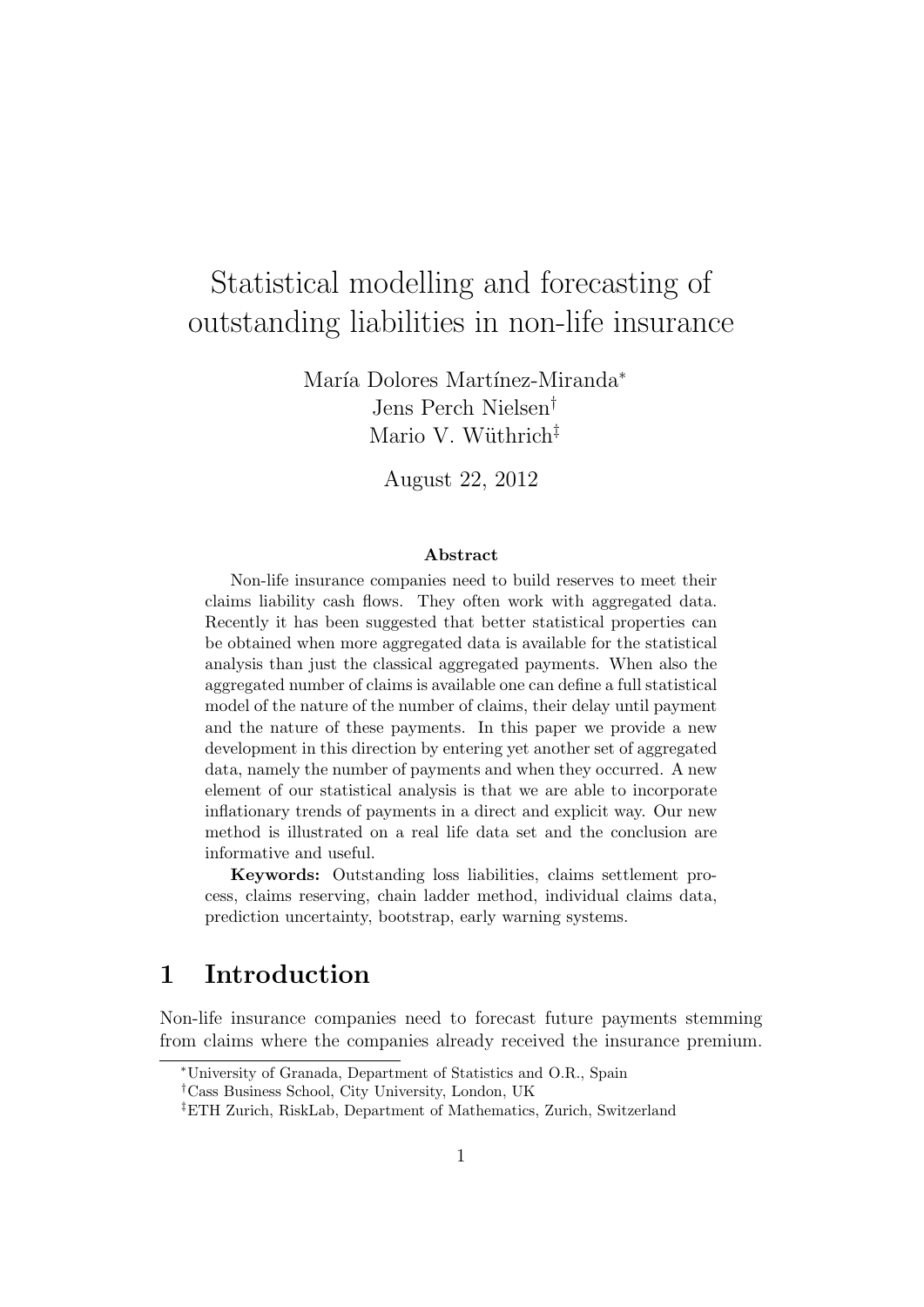The discounted aggregate of these future payments is called the reserve (outstanding liabilities) and is one of the most important components in the accounts of a non-life company. The reserve is most often set by actuaries and the reserving problem is omnipresent in the literature of actuarial science. However, the history of the reserving problem is not a mathematical statistical history even though it clearly is a mathematical statistical forecasting problem. The history is a practical one, where actuaries have had to develop methodologies to set reserves at a time where mathematical statistics was not well developed. The most popular reserving method used by almost all insurance companies is called the chain ladder method by actuaries. Most practical actuaries would talk about chain ladder as a method rather than as a mathematical statistical model even though the actuarial literature has shown a close connection between the chain ladder method and the multiplicative poisson model. It was only just recently that this multiplicative poisson model was identified as belonging to the class of exponential families implying well defined solutions to the maximum likelihood estimators and it was also only recently that the explicit expressions of the entering parameters were derived, see Kuang, Nielsen and Nielsen (2009). While practical actuaries work with chain ladder forecasts identical to the forecasts provided by a multiplicative poisson model, they do not work with the distributional properties of the multiplicative poisson model. Other distributional properties are preferred, often based on ad hoc bootstrap type of procedures. In this paper we build on theory recently derived in three interconnected papers. The main underlying idea of these three papers is that more data (aggregated reported number of claims) should be added to classical actuarial data to allow for a better and more precise formulation of the underlying mathematical statistical model driving the claims development process defining the reserve. The first of these papers Verrall, Nielsen and Jessen (2010) defines the simplest possible version of such a model, the second Mart´ınez-Miranda, Nielsen, Nielsen and Verrall (2011) develop a bootstrap methodology to assess the distribution of such a model, but the most important of these three papers is perhaps the third one, Mart´ınez-Miranda, Nielsen and Verrall (2012). This paper shows that a slight modification of the Verrall et al. (2010)'s model, with one particular moment type estimation method, provides us with a well defined mathematical statistical model exactly replicating the reserving estimates one would obtain using the classical chain ladder method. This time with trustable distributional properties that could be used in practise by actuaries. In this paper we take the ideas of the above three papers one step further and add yet another piece of data (aggregated number of payments) to our data set and we show that important insights of the claim development process results when incorporating this extra piece of information in our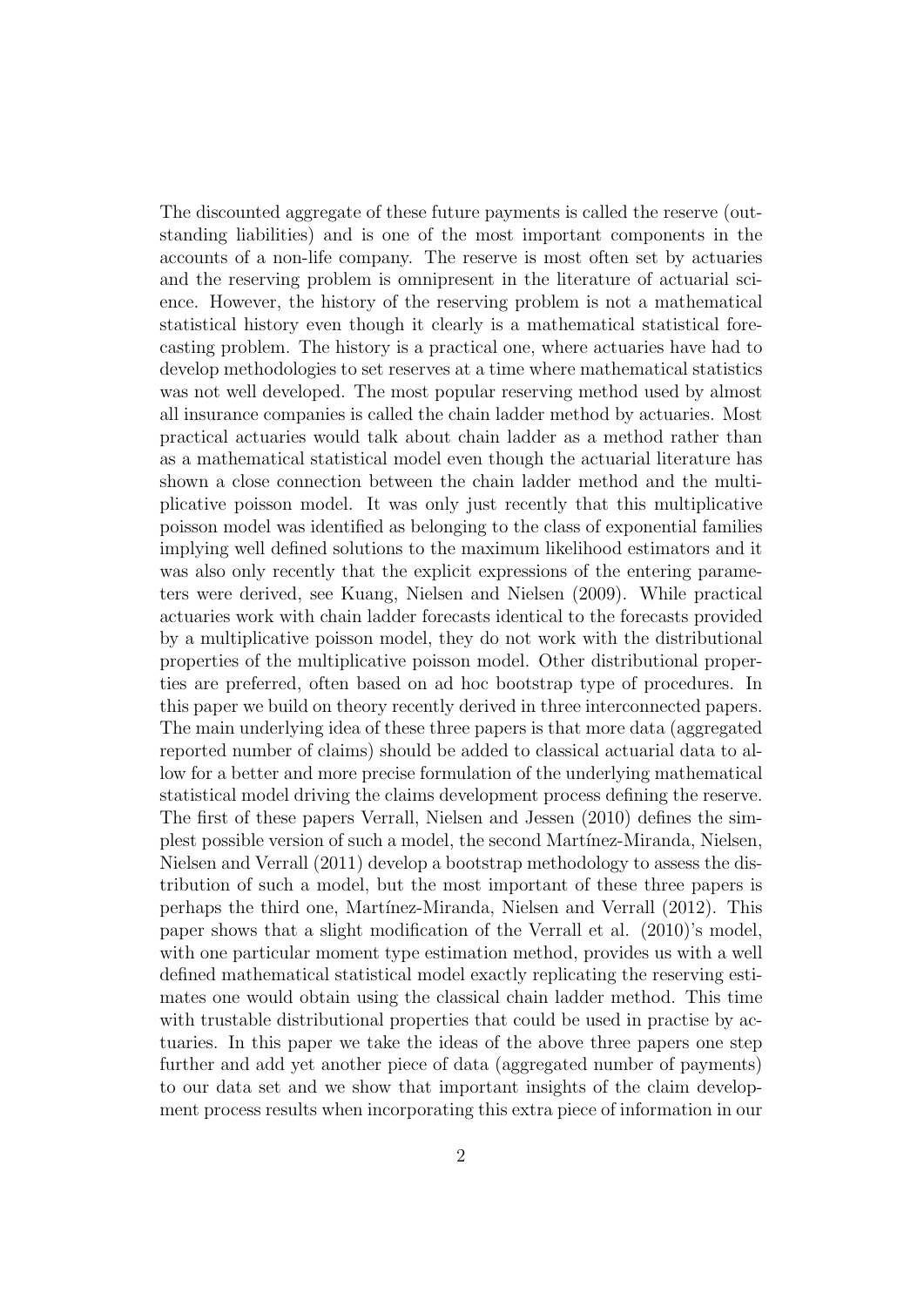mathematical statistical model. We follow in this paper Martínez-Miranda et al. (2012) and work with moment type of estimators. Our hope is that this paper provides information to the mathematical statistician wishing to use their excellent tools on this important real life problem and this paper could perhaps be helpful bringing mathematical statisticians into this important field. The notation and vocabulary of this paper is deliberately closely related to classical actuarial terminology while describing a consistent well defined mathematical statistical model. This is deliberate in our attempt to bridge the gap between classical actuarial terminology often obscure to mathematical statisticians and standard mathematical statical model formulations that would seem unrelated to classical reserving for many actuaries even if it is indeed very related.

The general post credit crunch atmosphere in the financial sector emphasizes a better understanding of outstanding loss liabilities of non-life insurance companies with reserving models as one of the essential technical building blocks. However, the insurance industry is also gaining new territory in new markets, where better early warning reserving systems are required than what the old chain ladder methodology can provide. In this paper we introduce a new reserving methodology with an automatic early warning system to detect important irregularities in the claims development process. Our methodology requires more detailed data than classical reserving methods. The point of view taken is that the aggregated payments do not provide us with sufficient mathematical statistical information, we argue that also the number of payments and the number of reported claims are needed. This enables us to embed a variety of new claims inflation type of information in our overall model. We consider severity inflation, underwriting year inflation and claims delay inflation and show how to incorporate those in the reserving process. The calendar inflation is not treated in detail in this paper, but it could have been extracted up front using the Kuang, Nielsen and Nielsen (2011) methodology of calendar inflation (see also Kuang, Nielsen and Nielsen 2008a,b) .

In the next section we define the model on the micro-level. The basis of our model is the compound Poisson processes studied in Norberg (1993, 1999) and Jessen, Mikosch and Samorodnitsky (2011). We show how we need to structure these compound Poisson processes on the micro-level so that we obtain a chain ladder claims reserving method on the aggregate level. Such connection is proved from first moments calculations which are provided in the appendix A. In Section 3 we provide estimates of the parameters in the model. From the estimated model point forecasts for the reserve are given in Section 4. Using bootstrap methods we provide in Section 6 (together with appendix B) an approximation of the full predictive distribution of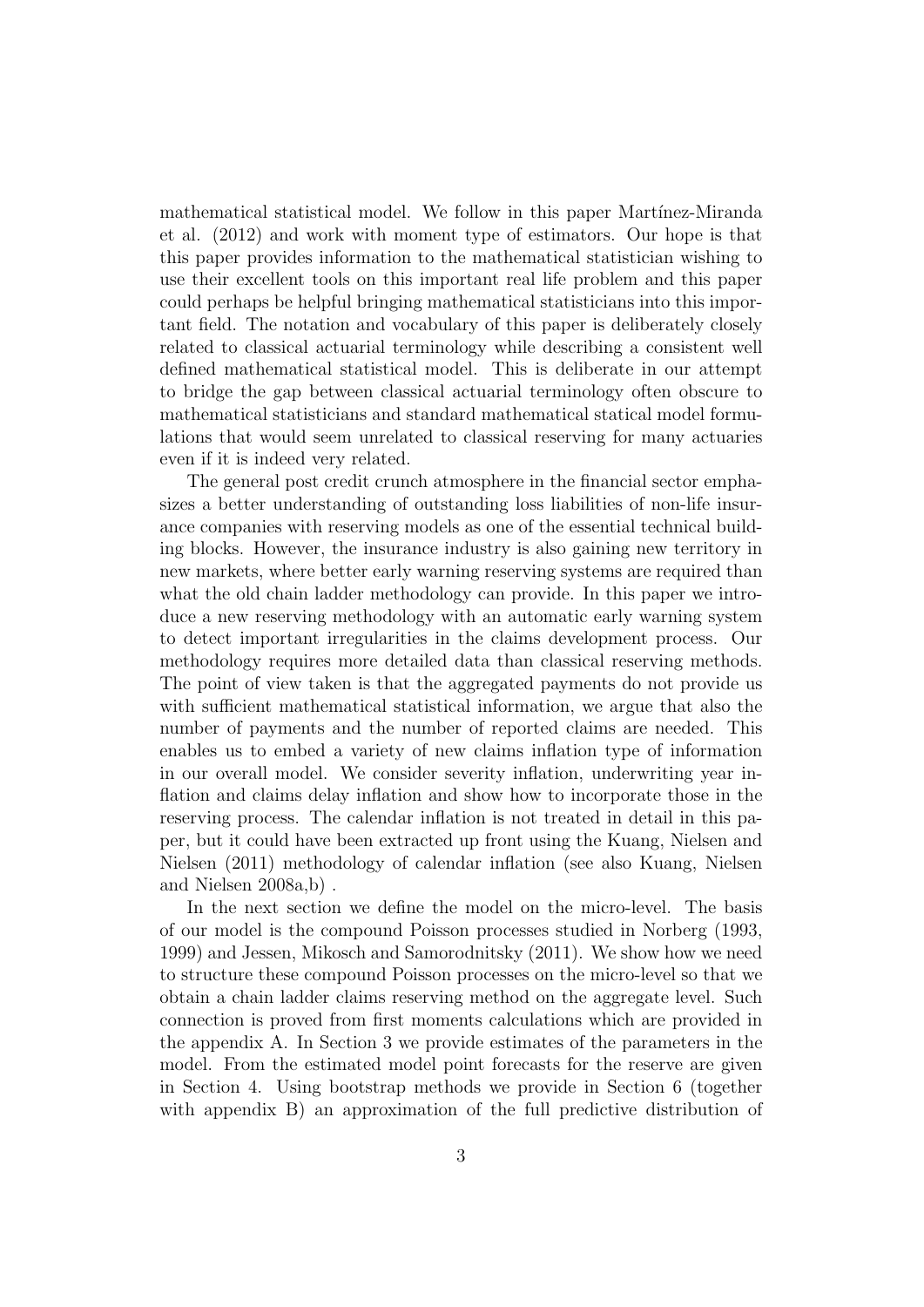the outstanding loss liabilities. The methods proposed in this paper are illustrated using a dataset from the insurance industry which is showed in appendix C. The focus of this application is to provide an estimate of the claims reserves and to detect irregularities in the data.

## 2 Model setup

#### 2.1 Data and micro-level structure

In classical reserving methods the data upon which projections of future claims are usually represented by so called run-off triangles. This format tabulates the claim data (payments, numbers of reported or paid claims, etc.) according to the period in which the claim arose (called underwriting or accident period) and the period in which the payment (or other action) was made. The difference between the payment period and the accident period is referred to as the development period. The data are usually aggregated in years or quarters of years, but other time periods can also be used depending on the business line. Hereafter we write years as the periods considered in the aggregation. We denote accident years by  $i = 1, \ldots, m$ , and development years by  $j = 0, \ldots, m-1$ , where  $m \in \mathbb{N}$  denotes the last observed accident year. Then the available data lie in the triangle  $\mathcal{I}_m = \{(i, j); i = 1, \ldots, m; j = 0, \ldots, m-1; i + j \leq m\}.$  In the appendix C we show an example of these type of data.

The methods proposed in this paper consider such run-off triangles as input data. In fact we will need more triangles to provide a more precise formulation of the mathematical statistical micromodel, which underlies the claims development process defining the reserve. It is a parametric model that is deliberately formulated in such a way that the entering parameters are identifiable and estimable from three aggregated data sets: number of reported claims, number of payments and aggregated paid amounts. These stochastic variables are described in the following:

- Number of reported claims of accident year  $i$  with a reporting delay of j years, denoted by  $N_{i,j}$ .
- Number of payments. Each of these  $N_{i,j}$  reported claims generates a claims payment cash flow. We denote by  $R_{i,j,l}$  the number of payments generated by these  $N_{i,j}$  reported claims that have a payment delay of  $l \geq 0$  years. That is,  $R_{i,j,l}$  is the number of payments in accounting year  $i + j + l$  for claims that have occurred in accounting year i and were reported in accounting year  $i + j$ .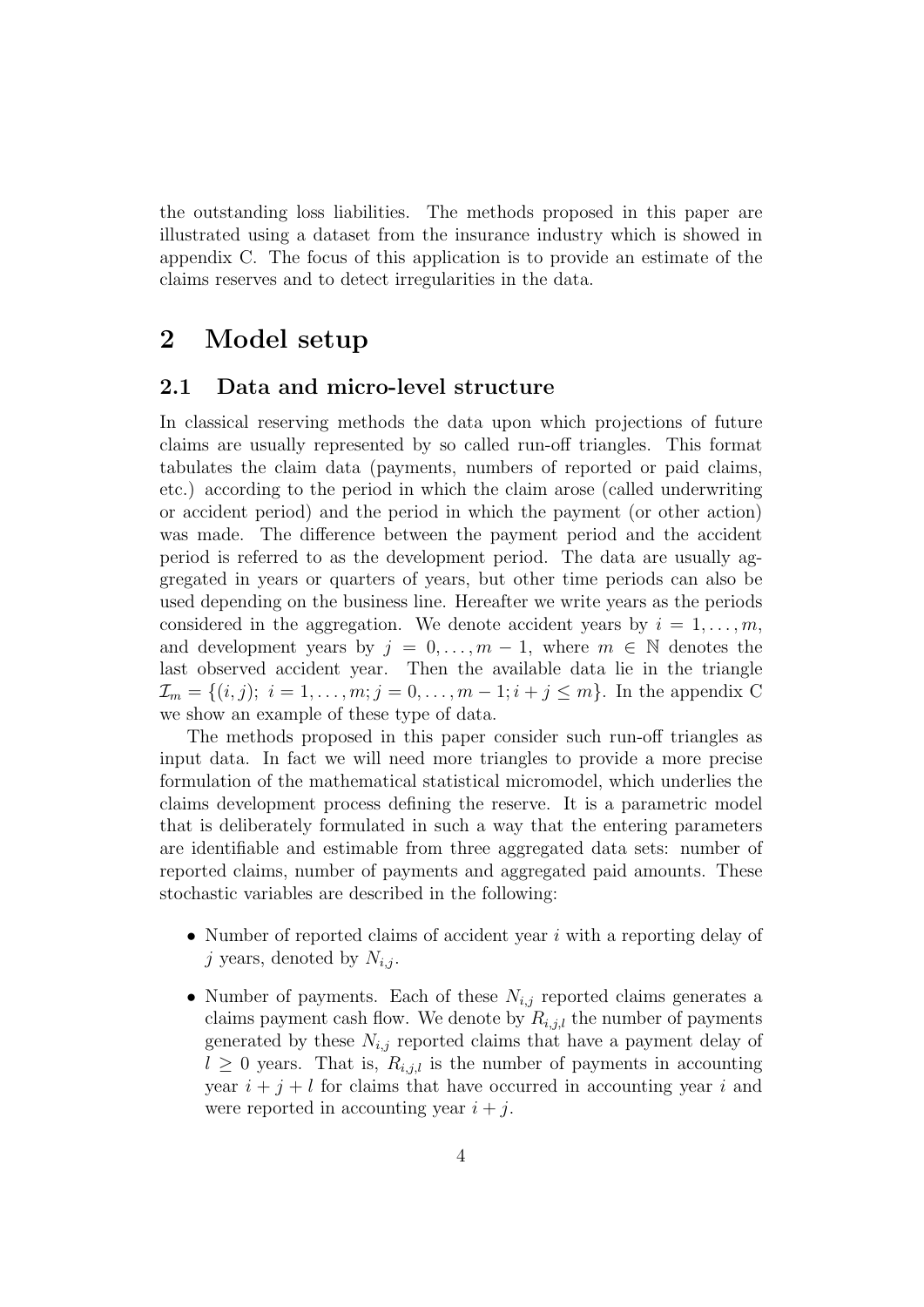• Individual claims payments. Each of these  $R_{i,j,l}$  claims payments has size  $Y_{i,j,l}^{(k)}$ , for  $k = 1, \ldots, R_{i,j,l}$ .

Often, claims payment data is not available on the micro-level structure described by  $\{N_{i,j}; (i,j) \in \mathcal{I}_m\} \cup \{R_{i,j,l}, Y_{i,j,l}^{(k)}; (i,j) \in \mathcal{I}_m, i+j+l \leq j \}$  $m, k \geq 1$ . Therefore, we define the following aggregate claims payment information. The total number of payments in accounting year  $i + j$  from claims with accident year  $i$  is given by

$$
R_{i,j} = \sum_{l=0}^{j} R_{i,j-l,l}.
$$
 (1)

These  $R_{i,j}$  are the number of payments in accounting year  $i+j$  generated by all claims with accident year  $i$  which where reported prior to (and including) accounting year  $i+j$ , i.e. these are payments from the  $N_{i,j-l}$  reported claims, with  $l = 0, \ldots, j$ . The payments (total quantity paid) in accounting year  $i+j$ from claims with accident year  $i$  are then given by

$$
X_{i,j} = \sum_{l=0}^{j} \sum_{k=1}^{R_{i,j-l,l}} Y_{i,j-l,l}^{(k)}.
$$
 (2)

From these definitions we assume that the available information at time m consists of the following three  $\sigma$ -fields (upper claims development triangles):

$$
\mathcal{N}_m = \sigma \{ N_{i,j}; (i,j) \in \mathcal{I}_m \},
$$
  
\n
$$
\mathcal{R}_m = \sigma \{ R_{i,j}; (i,j) \in \mathcal{I}_m \},
$$
  
\n
$$
\mathcal{X}_m = \sigma \{ X_{i,j}; (i,j) \in \mathcal{I}_m \},
$$

and the aim is to predict the total payments in the future:

$$
\mathcal{X}_m^c = \{X_{i,j}; (i,j) \in \mathcal{J}_m\},\
$$

where  $\mathcal{J}_m = \{(i, j); i = 2, \ldots, m, j = 0, \ldots, m - 1, i + j > m\}$  is the lower (inexperienced) triangle.

Such predictions is that classical reserving methods as chain ladder method provides. However a better description the reserving problem would be provided if we are able to separate these future payments in the lower triangle into payments for claims that have been already reported (prior to and including accounting year  $m$ ) and claims that will be reported after accounting year m. The first class of claims are contained in the number of reported claims  $\mathcal{N}_m$ , and constitute that it is called the reported but not settled (RBNS)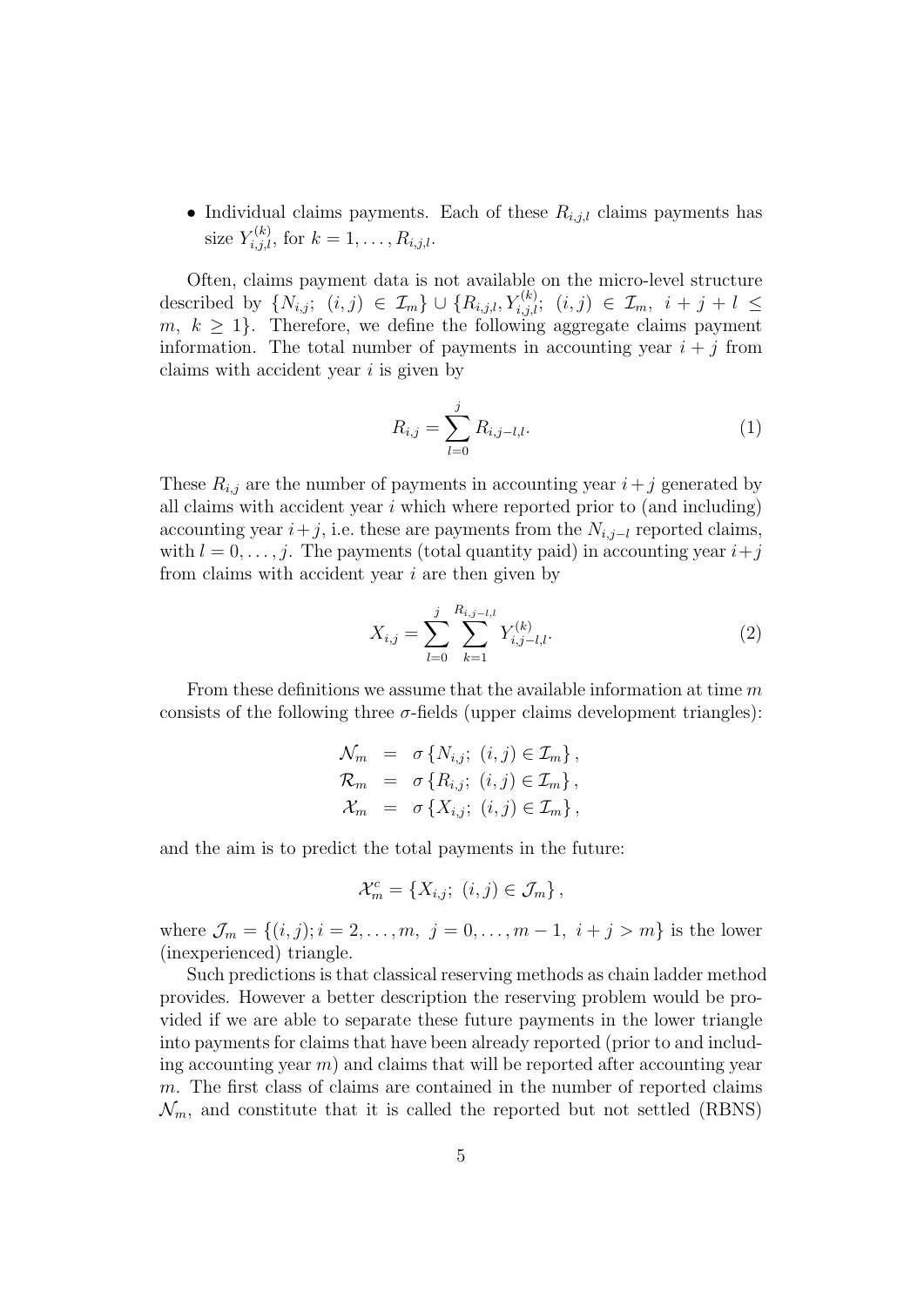claims reserves. The latter class contains the so-called incurred but not reported (IBNR) claims and constitutes the IBNR claims reserves. Such a distinction is often important, for example, in the calculation of unallocated loss adjustment expenses (ULAE), see Wüthrich, Bülhman and Furrer (2010), Section 5.6. If we apply the classical chain ladder method then we predict  $\mathcal{X}_m^c$  based solely on the information  $\mathcal{X}_m$ , thus, we predict the outstanding loss liabilities on a rather aggregate level and does not allow to distinguish between RBNS and IBNR claims reserves.

#### 2.2 Model assumptions

With the above definitions we assume the following hypotheses about the micro-level structure.

- (A1) All random variables in different accident years  $i \in \{1, \ldots, m\}$  are independent.
- (A2) The numbers of reported claims  $N_{i,0}, \ldots, N_{i,m-1}$  are independent and Poisson distributed with cross-classified means  $\mathbb{E}[N_{i,j}] = \vartheta_i \beta_j$ , for given parameters  $\vartheta_i > 0$ ,  $\beta_j > 0$  with normalization  $\vartheta_1 = 1$ .
- (A3) The claims payments

$$
X_{i,j,l} = \sum_{k=1}^{R_{i,j,l}} Y_{i,j,l}^{(k)}
$$

are, conditionally given  $N_{i,0}, \ldots, N_{i,m-1}$ , independent (in  $l \geq 0$ ) and compound Poisson distributed with

- $R_{i,j,l}|_{\{N_{i,0},...,N_{i,m-1}\}} \sim \text{Poi}(N_{i,j}\pi_l)$  with given parameter  $\pi_l > 0$ ;
- $Y_{i,j,l}^{(k)}|_{\{N_{i,0},...,N_{i,m-1}\}} \stackrel{(d)}{=} Y_{i,j,l}^{(k)}$  are i.i.d. for  $k \geq 1$  with the first two moments given by

$$
\mathbb{E}\left[Y_{i,j,l}^{(1)}\right] = \nu_i \ \mu_{j,l} \quad \text{and} \quad \mathbb{E}\left[\left(Y_{i,j,l}^{(1)}\right)^2\right] = \nu_i^2 \ s_{j,l}^2,
$$

for parameters  $\nu_i, \mu_{j,l}, s_{j,l} \in \mathbb{R}_+$  with normalization  $\nu_1 = 1$ .

One crucial point in assumption (A3) is that the claim size (or severity) distribution of  $Y_{i,j,l}^{(k)}$  can be split into an accident year dependent part  $\nu_i$  which models claims inflation in the accident year direction, and a development year dependent part  $\mu_{j,l}$  which takes care of reporting delay  $j \geq 0$  and payment delay  $l \geq 0$ . Note that assumption (A3) implies that the payments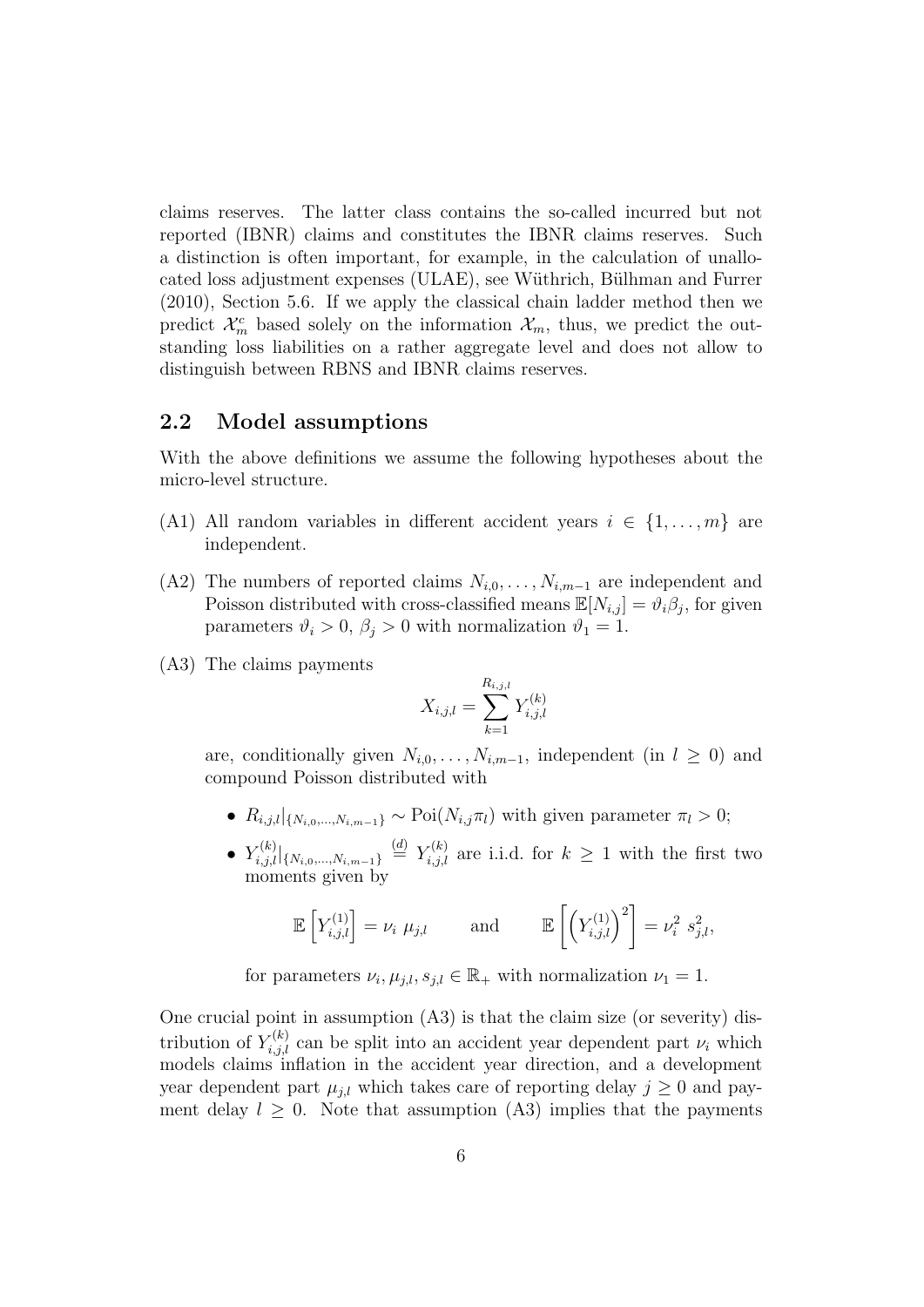$Y_{i,j,l}^{(k)}$  are independent from the number of reported claims  $N_{i,j}$  as well as from the number of payments  $R_{i,j,l}$  (conditional compound Poisson model assumption).

The choices  $\vartheta_1 = \nu_1 = 1$  will make the parameters identifiable in the estimation procedure. One can also use other normalizations, such as e.g.  $\sum_j \beta_j =$ 1 (normalized claims reporting pattern). However, our choice is rather simple in the implementation and other normalizations are obtained by re-scaling.

## 3 Parameter estimation

The estimation of the model parameters,  $\{\vartheta_i, \beta_j, \pi_l, \nu_i, \mu_{j,l}; i = 1, \ldots, m, j, l =$  $0, \ldots, m-1$ , can be solved just using the simple chain ladder method on the three input triangles. The only requirement is to demonstrate that the random variables  $N_{i,j}$ ,  $R_{i,j}$  and  $X_{i,j}$  all have the same cross-classified mean structure, which is the chain ladder mean structure. As was discussed in Martínez-Miranda et al.  $(2012)$  is can be done from model specifications about just the first moment of the underlying stochastic components. Further purposes about deriving the distribution of the future payments requires conditions on higher order moments and also a more detailed specification including distributional assumptions (see Martínez-Miranda et al. 2012 for a further explanation). Under the distributional model here proposed we suggest in Section 6 an estimator for the second moment parameters  $s_{j,l}$  $(j, l = 0, \ldots, m - 1)$  to derive then the predictive distribution.

Therefore we next provide estimates of the parameters based in the first moment of the random variables,  $N_{i,j}$ ,  $R_{i,j}$  and  $X_{i,j}$ . We have deferred such calculations to the appendix A in order to facilitate the reading of the paper. Specifically in Propositions 2 and 3 we have obtained that the first moments of the three sets of random variables  $N_{i,j}$ ,  $R_{i,j}$  and  $X_{i,j}$  all have the same cross-classified mean structure. Also we have established connections among the parameters in the model through the following equations:

$$
\alpha_i = \vartheta_i \, \nu_i,\tag{3}
$$

$$
\lambda_j = \sum_{l=0}^j \beta_{j-l} \pi_l, \tag{4}
$$

$$
\gamma_j = \sum_{l=0}^j \beta_{j-l} \; \pi_l \; \mu_{j-l,l}, \tag{5}
$$

From these starters our aim is to estimate the corresponding parameters based on the information in  $\mathcal{N}_m$ ,  $\mathcal{R}_m$  and  $\mathcal{X}_m$ , and by applying the simple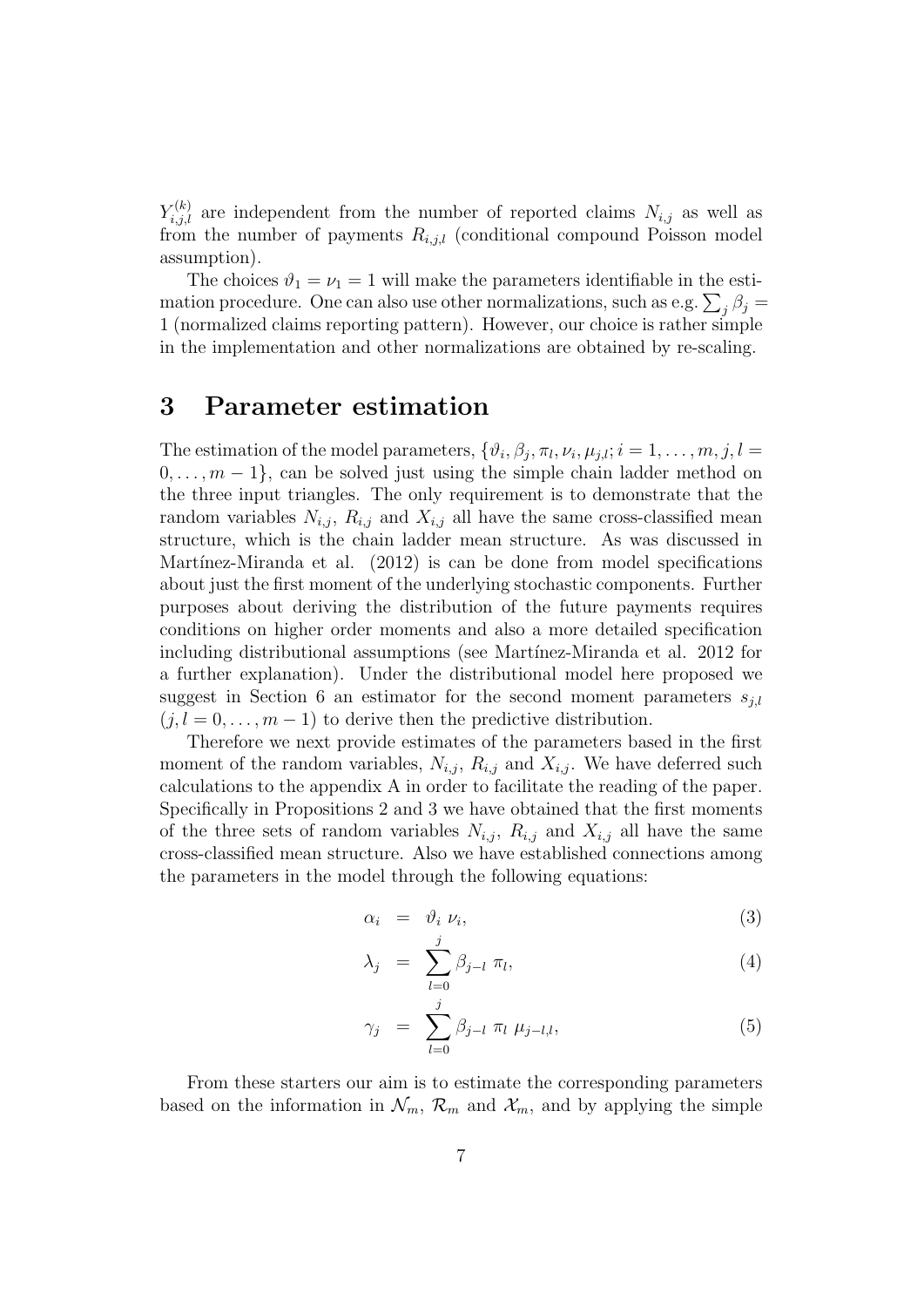chain ladder method to each triangle. Exemplary, we demonstrate the estimation for the observed number of reported claims  $\mathcal{N}_m$  and the parameters  $\vartheta_i$  and  $\beta_j$ . The remaining parameters are estimated completely similarly but based on  $\mathcal{R}_m$  and  $\mathcal{X}_m$ , respectively. In a distribution-free approach we rely on moment estimators. If we aggregate rows and columns, respectively, over the set of information  $\mathcal{I}_m$  we obtain the first moment equalities

$$
\sum_{k=0}^{m-i} \mathbb{E}\left[N_{i,k}\right] = \vartheta_i \sum_{k=0}^{m-i} \beta_k \quad \text{for } i = 1,\dots,m,
$$
 (6)

$$
\sum_{k=1}^{m-j} \mathbb{E} \left[ N_{k,j} \right] = \beta_j \sum_{k=1}^{m-j} \vartheta_k \quad \text{for } j = 0, \dots, m-1.
$$
 (7)

Unbiased estimators for the right-hand side of these equalities are obtained by replacing the moments  $\mathbb{E}[N_{i,j}], (i,j) \in \mathcal{I}_m$ , by their observations  $N_{i,j} \in \mathcal{N}_m$ . Then the resulting system of linear equations is solved for  $\vartheta_i$  and  $\beta_j$  which provides the corresponding estimators for these parameters. This is in the spirit of the "total marginals" method of Bailey (1963) and Jung (1968). Kremer (1985) and Mack (1991) have shown that in the case of triangular data  $\mathcal{N}_m$  this leads to the chain ladder estimators that can be calculated in closed form. Thus,

 $\mathcal{N}_m$  provides the chain ladder estimators  $\widehat{\theta}_i^{(1)}$  and  $\widehat{\beta}_j$  for  $\vartheta_i$  and  $\beta_j$ ,  $\mathcal{R}_m$  provides the chain ladder estimators  $\hat{\theta}_i^{(2)}$  and  $\hat{\lambda}_j$  for  $\vartheta_i$  and  $\lambda_j$ ,  $\mathcal{X}_m$  provides the chain ladder estimators  $\hat{\alpha}_i$  and  $\hat{\gamma}_j$  for  $\alpha_i$  and  $\gamma_j$ ,

with  $\widehat{\theta}_1^{(1)} = \widehat{\theta}_1^{(2)} = \widehat{\alpha}_1 = 1$  (initialization in cross-classified means).

Note that we obtain two different estimators  $\widehat{\theta}_i^{(1)}$  and  $\widehat{\theta}_i^{(2)}$  for the same theoretical  $\vartheta_i$ . However, their values should not be too different, otherwise this indicates that the model may not fit to the claims reserving problem. In order to estimate  $\vartheta_i$  we could now take a credibility weighted average between  $\widehat{\theta}_i^{(1)}$  and  $\widehat{\theta}_i^{(2)}$ . For simplicity we set  $\widehat{\theta}_i$  as the arithmetic mean between  $\widehat{\theta}_i^{(1)}$ and  $\widehat{\theta}_i^{(2)}$ . Anyway the appropriateness of this choice should always be checked on the data. Using equality (3) we can estimate the accident year inflation parameter  $\nu_i$  by

$$
\widehat{\nu}_i = \widehat{\alpha}_i / \widehat{\vartheta}_i \qquad \text{for } i = 1, \dots, m. \tag{8}
$$

Thus, it remains the estimation of the parameters  $\pi_l$  and  $\mu_{i,l}$  (j, l = 0, ..., m− 1). There are different ways to estimate these parameters. We start with  $\pi_l$ using the equality  $(4)$ . If we rewrite this equation in vector notation we have

$$
(\lambda_0,\ldots,\lambda_{m-1})' = B_\beta(\pi_0,\ldots,\pi_{m-1})',
$$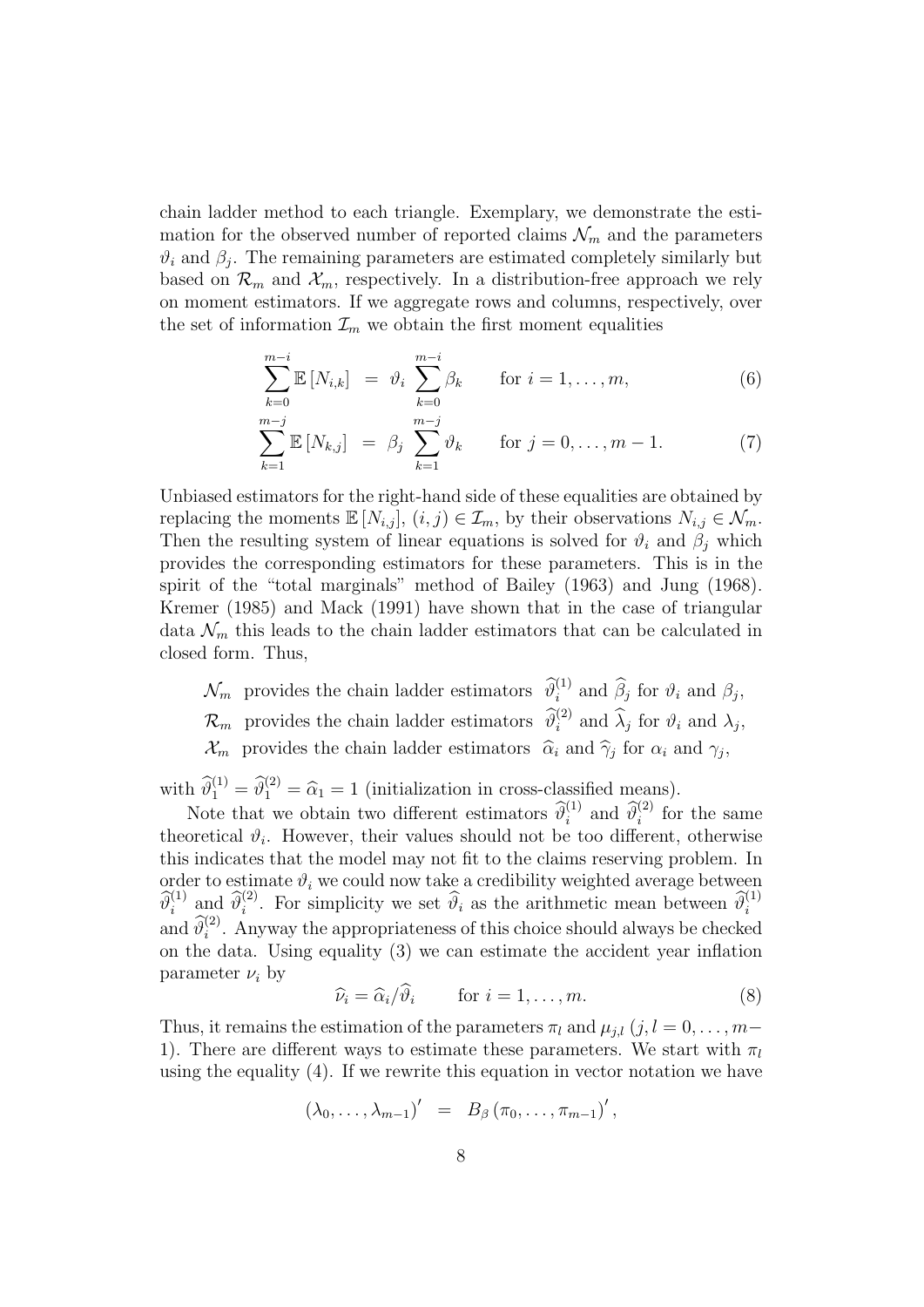for an appropriate matrix  $B_{\beta} = B_{\beta_0,\dots,\beta_{m-1}} \in \mathbb{R}^{m \times m}$ . This matrix is estimated by  $\widehat{B}_{\beta} = B_{\widehat{\beta}_0, ..., \widehat{\beta}_{m-1}} \in \mathbb{R}^{m \times m}$  and then we can provide estimates,  $\widehat{\pi}_0, \ldots, \widehat{\pi}_{m-1}$ ,<br>by solving the following system: by solving the following system:

$$
(\widehat{\pi}_0,\ldots,\widehat{\pi}_{m-1})' = \widehat{B}_{\beta}^{-1} (\widehat{\lambda}_0,\ldots,\widehat{\lambda}_{m-1})'.
$$
 (9)

The estimation of  $\mu_{i,l}$  needs more care because the model is over-parametrized. In order to reduce the number of parameters we make one of the following two assumptions

$$
\mu_{j,l} \equiv \mu_l \qquad \text{or} \qquad \qquad (10)
$$

$$
\mu_{j,l} \equiv \mu_j. \tag{11}
$$

Using the condition (10) and the equality (5) we have that

$$
(\gamma_0, \ldots, \gamma_{m-1})' = B_{\beta} (\pi_0 \mu_0, \ldots, \pi_{m-1} \mu_{m-1})',
$$

for matrix  $B_{\beta} = B_{\beta_0,\dots,\beta_{m-1}} \in \mathbb{R}^{m \times m}$ . If this matrix is again estimated by  $\widehat{B}_{\beta} = B_{\widehat{\beta}_0, ..., \widehat{\beta}_{m-1}} \in \mathbb{R}^{m \times m}$  we obtain estimates  $\widehat{\pi\mu}_0, \ldots, \widehat{\pi}\widehat{\mu}_{m-1}$  as the solution of the following system: of the following system:

$$
\left(\widehat{\pi\mu}_0,\ldots,\widehat{\pi\mu}_{m-1}\right)' = \widehat{B}_{\beta}^{-1} \left(\widehat{\gamma}_0,\ldots,\widehat{\gamma}_{m-1}\right)',\tag{12}
$$

and, finally, the estimator for  $\mu_{j,l}$  assumption (10) is given by  $\hat{\mu}_{j,l} = \hat{\mu}_l =$  $\widehat{\pi \mu}_l / \widehat{\pi}_l.$ 

On the other hand, using assumption (11) and rewriting (5) we have the following system: provides

$$
(\gamma_0, \ldots, \gamma_{m-1})' = B_{\pi} (\beta_0 \mu_0, \ldots, \beta_{m-1} \mu_{m-1})',
$$

for matrix  $B_{\pi} = B_{\pi_0,\dots,\pi_{m-1}} \in \mathbb{R}^{m \times m}$ . And again plugging in the estimated matrix  $\widehat{B}_{\pi} = B_{\widehat{\pi}_0, \dots, \widehat{\pi}_{m-1}} \in \mathbb{R}^{m \times m}$ , we obtain the estimates,  $\widehat{\beta}\mu_0, \dots, \widehat{\beta}\mu_{m-1}$ , by solving the system

$$
\left(\widehat{\beta\mu}_0,\ldots,\widehat{\beta\mu}_{m-1}\right)' = \widehat{B}_{\pi}^{-1} \left(\widehat{\gamma}_0,\ldots,\widehat{\gamma}_{m-1}\right)',\tag{13}
$$

It yields the estimator  $\hat{\mu}_{j,l} = \hat{\mu}_j = \beta \mu_j / \beta_j$ .<br>The above procedure provides estimate

The above procedure provides estimates for all the parameters required for point prediction purposes, under the additional assumption (10) or (11). In the next section we are going to describe how they are used to predict the outstanding loss liabilities  $\mathcal{X}_m^c$  at time m. Moreover, we will also discuss further adjustments to these estimators in practise.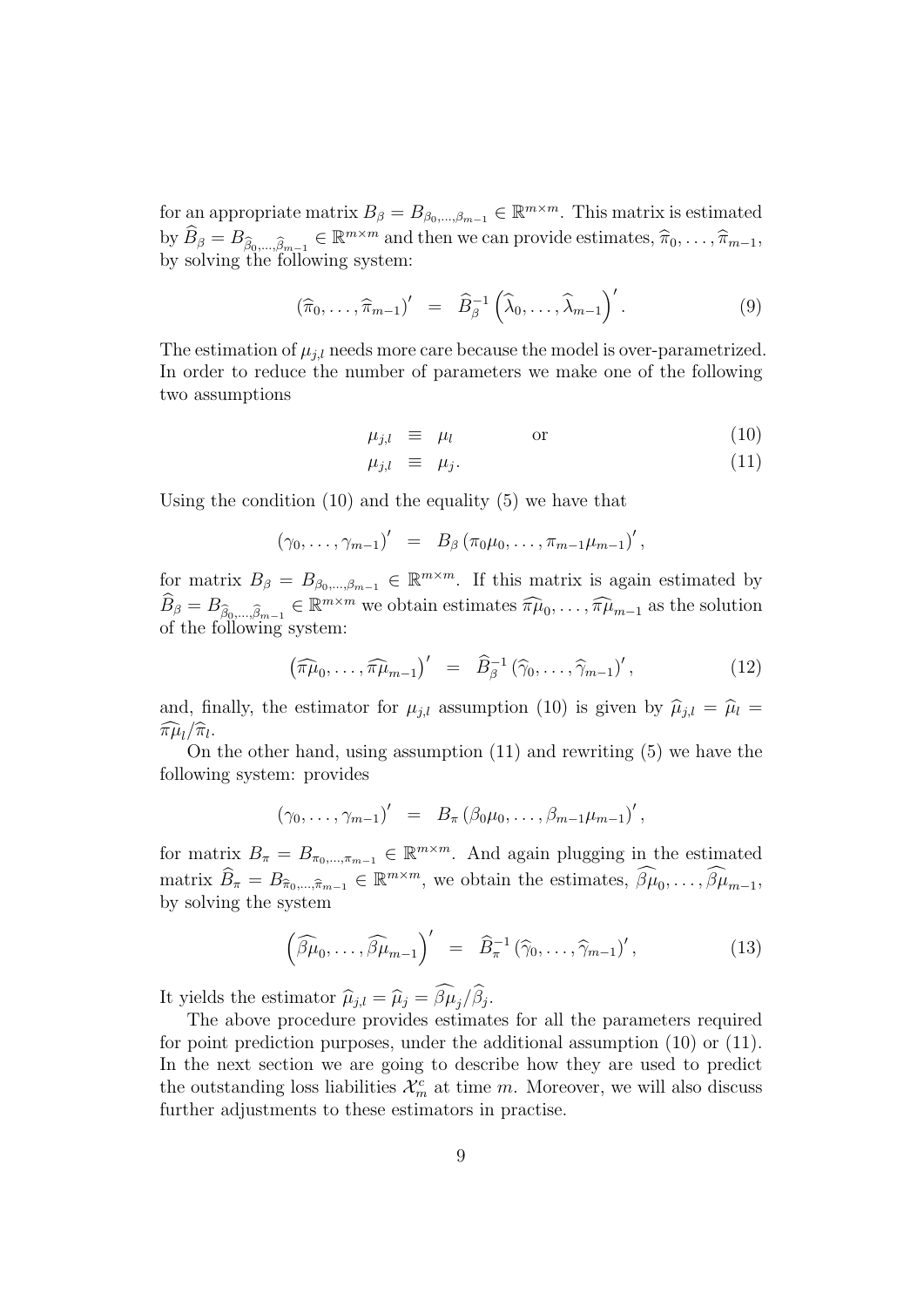#### 4 Point forecasts

Point predictions for the outstanding loss liabilities can be derived as estimated unconditional (or conditional) means of the aggregated payments,  $X_{i,j}$ , in the lower triangle,  $\mathcal{J}_m$ . In the previous section we have estimated all the parameters in the model from the observations  $\mathcal{N}_m$ ,  $\mathcal{R}_m$  and  $\mathcal{X}_m$ . It only remains the estimation of the second moment parameters  $s_{i,l}$  (j, l =  $0, \ldots, m-1$  of the size of the individual payments. But as we pointed in the previous section such higher order moments are not involved in the point forecasts. Therefore we have all that is necessary to predict the outstanding liabilities,  $\mathcal{X}_{m}^{c}$ . At time m the conditionally expected outstanding loss liability cash flows in  $\mathcal{X}_m^c$  are given by

$$
Z_m = \sum_{i=2}^m \sum_{j=m-i+1}^{m-1} \mathbb{E}\left[X_{i,j} | \mathcal{N}_m, \mathcal{R}_m, \mathcal{X}_m\right].
$$

If we only rely on the observations  $\mathcal{X}_m$ , then we can only estimate the parameters  $\alpha_i$  and  $\gamma_j$ . Thus, in this case we set

$$
\widehat{Z}_m^{CL} = \sum_{i=2}^m \sum_{j=m-i+1}^{m-1} \widehat{\alpha}_i \widehat{\gamma}_j,
$$

which provides an estimator for  $Z_m$ . The crucial property of this estimator  $\widehat{Z}_m^{CL}$  is that it exactly provides the chain ladder reserves (see Kremer 1985, Mack 1991 and Section 2.4 in Wüthrich and Merz 2008). Having additional information  $\mathcal{N}_m$  and  $\mathcal{R}_m$  we can refine this estimate. We have

$$
Z_m = \sum_{i=2}^m \sum_{j=m-i+1}^{m-1} \sum_{l=0}^j \mathbb{E} \left[ \sum_{k=1}^{R_{i,j-l,l}} Y_{i,j-l,l}^{(k)} \middle| \mathcal{N}_m, \mathcal{R}_m, \mathcal{X}_m \right]
$$
  

$$
= \sum_{i=2}^m \sum_{j=m-i+1}^{m-1} \sum_{l=i+j-m}^j \mathbb{E} \left[ \sum_{k=1}^{R_{i,j-l,l}} Y_{i,j-l,l}^{(k)} \middle| \mathcal{N}_m, \mathcal{R}_m, \mathcal{X}_m \right]
$$
  

$$
+ \sum_{i=2}^m \sum_{j=m-i+1}^{m-1} \sum_{l=0}^{i+j-m-1} \mathbb{E} \left[ \sum_{k=1}^{R_{i,j-l,l}} Y_{i,j-l,l}^{(k)} \middle| \mathcal{N}_m, \mathcal{R}_m, \mathcal{X}_m \right].
$$

Note that the decoupling separates RBNS and IBNR claims: if  $i + j - l \leq m$ then the payment  $Y_{i,j-l,l}^{(k)}$  belongs to a claim that has been reported prior to (and including) accounting year  $m$ , and henceforth is an RBNS claim at time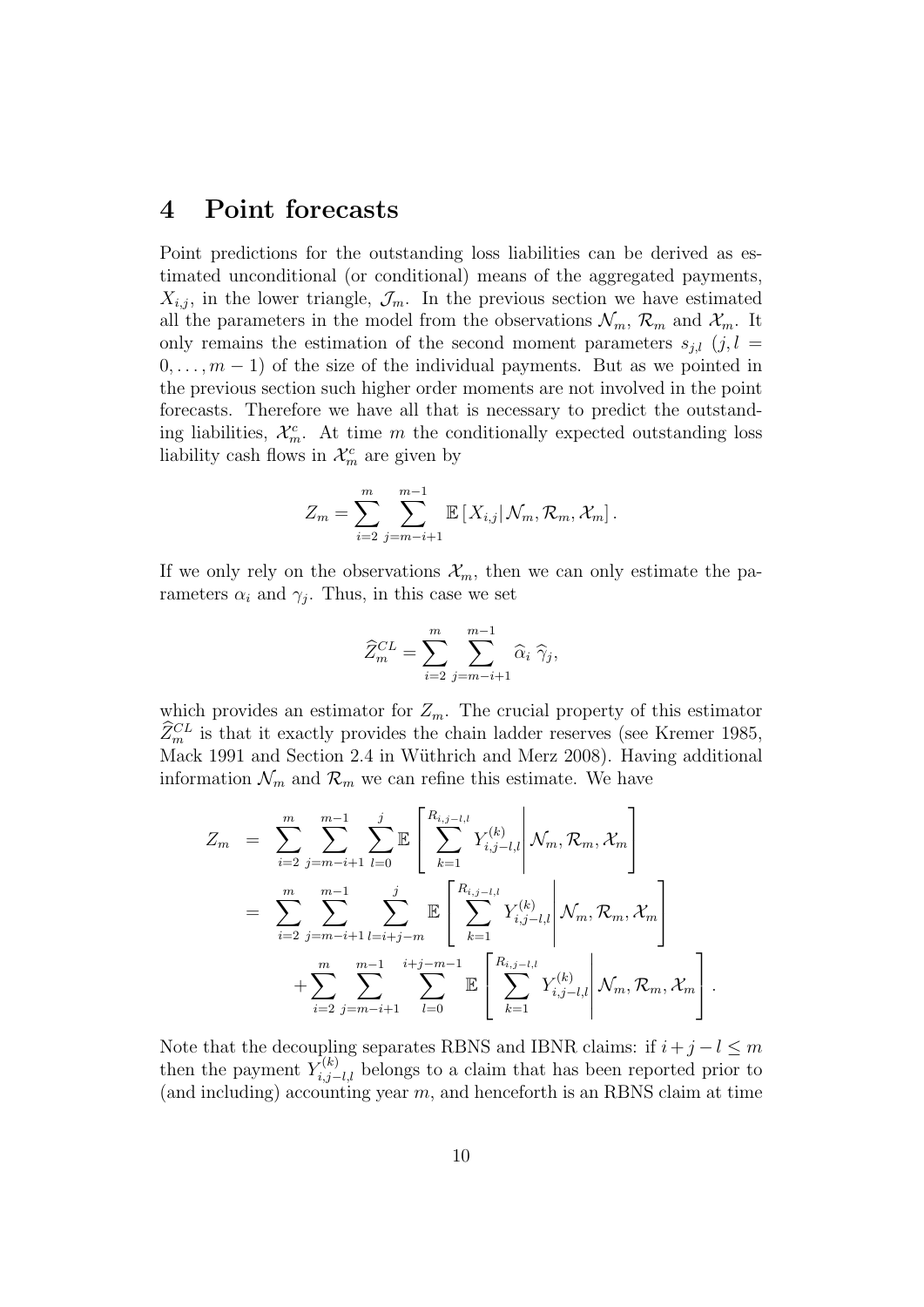m. Therefore, we define

$$
Z_m^{\text{RBNS}} = \sum_{i=2}^m \sum_{j=m-i+1}^{m-1} \sum_{l=i+j-m}^j \mathbb{E} \left[ \sum_{k=1}^{R_{i,j-l,l}} Y_{i,j-l,l}^{(k)} \middle| \mathcal{N}_m, \mathcal{R}_m, \mathcal{X}_m \right],
$$
  

$$
Z_m^{\text{IBNR}} = \sum_{i=2}^m \sum_{j=m-i+1}^{m-1} \sum_{l=0}^{i+j-m-1} \mathbb{E} \left[ \sum_{k=1}^{R_{i,j-l,l}} Y_{i,j-l,l}^{(k)} \middle| \mathcal{N}_m, \mathcal{R}_m, \mathcal{X}_m \right].
$$

Using assumptions  $(A1)$ – $(A3)$  we obtain the following result.

#### Proposition 1

$$
Z_m^{\text{RBNS}} = \sum_{i=2}^m \nu_i \sum_{j=m-i+1}^{m-1} \sum_{l=i+j-m}^j N_{i,j-l} \pi_l \mu_{j-l,l}, \qquad (14)
$$

$$
Z_m^{\text{IBNR}} = \sum_{i=2}^m \vartheta_i \ \nu_i \sum_{j=m-i+1}^{m-1} \sum_{l=0}^{i+j-m-1} \beta_{j-l} \ \pi_l \ \nu_i \ \mu_{j-l,l}.
$$
 (15)

Using the previous expressions we can estimate the RBNS claims reserve by plugging estimates of the parameters in (14) and similarly the IBNR reserve using (15). Let denote the resulting predictions by  $Z_{m}^{\text{RBNS}}$  and  $Z_{m}^{\text{IBNR}}$ , respectively. Then the total reserve can be estimated by  $\widetilde{Z}_m = \widetilde{Z}_m^{\text{RBNS}} + \widetilde{Z}_m^{\text{RBNS}}$  $\widehat{Z}_m^{\text{IBNR}}$ . A straightforward calculation demonstrate that the model defined in  $(A1)$ – $(A3)$  can provide the same reserve as the classical chain ladder just by making a particular choice. Such result is stated in the following corollary.

**Corollary 1** Under the additional assumptions that  $\widehat{\theta}_{i}^{(1)} = \widehat{\theta}_{i}^{(2)}$ , for all  $i =$  $2, \ldots, m$ , and  $N_{i,j} = \hat{\vartheta}_i \hat{\beta}_j$ , for all  $(i, j) \in \mathcal{I}_m$ , we have  $\widehat{Z}_m = \widehat{Z}_m^{CL}$ .

Often claims development goes beyond the latest development period  $m-1$ , which has been observed at time m. Therefore, in practice, one needs to add a tail estimate to the claims reserves in order to also cover these additionally expected outstanding loss liability cash flows. The entire tail can be estimated under assumptions  $(A1)$ – $(A3)$  if we additionally assume that  $\beta_j = \pi_j = 0$  for  $j = 1, \ldots, m - 1$ . In this particular case, we know that all claims are reported after development period  $j = m - 1$ . Thus, we define the claims reserves including the tail by (we re-arrange the summations)

$$
\widehat{Z}_{m}^{\text{RBNS+}} = \sum_{i=1}^{m} \widehat{\nu}_{i} \sum_{j=0}^{m-i} N_{i,j} \sum_{l=m-(i+j)+1}^{m-1} \widehat{\pi}_{l} \widehat{\mu}_{j,l},
$$
  

$$
\widehat{Z}_{m}^{\text{IBNR+}} = \sum_{i=2}^{m} \widehat{\vartheta}_{i} \widehat{\nu}_{i} \sum_{j=m-i+1}^{m-1} \widehat{\beta}_{j} \sum_{l=0}^{m-1} \widehat{\pi}_{l} \widehat{\mu}_{j,l},
$$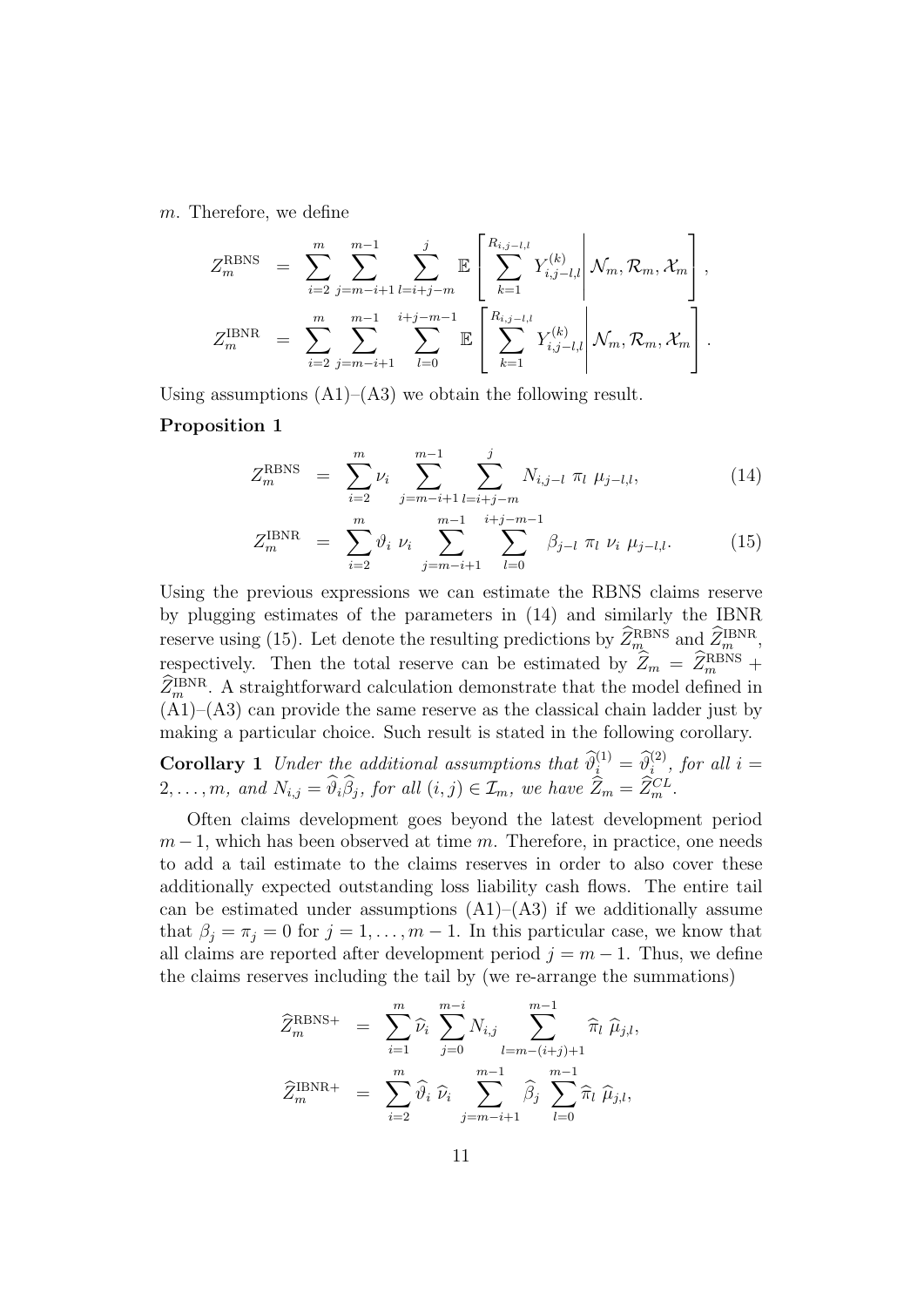and the total reserves including the tail are defined by  $\hat{Z}_m^+ = \hat{Z}_m^{\text{RBNS+}} + \hat{Z}_{m}^{\text{DNN+}}$  $\widehat{Z}_m^{\mathrm{IBNR+}}$ .

#### 5 An example with real data

We illustrate the methods proposed in this paper using a real data example provided in Tables 6, 7 and 8 in the appendix C. The first step is to estimate the parameters according to Section 3.



Figure 1: Real data example: estimates for  $\vartheta_i$ . Estimates  $\widehat{\vartheta}_i^{(1)}$  are based on  $\mathcal{N}_m$ , estimates  $\widehat{\theta}_i^{(2)}$  are based on  $\mathcal{R}_m$  and  $\widehat{\theta}_i$  is the arithmetic mean between the latter two estimates.

In Figure 1 we give the estimates for  $\vartheta_i$  for  $i = 1, \ldots, m = 14$ . We see that both data sets  $\mathcal{N}_m$  and  $\mathcal{R}_m$  provide similar estimates  $\widehat{\theta}_i^{(1)}$  and  $\widehat{\theta}_i^{(2)}$ for  $\vartheta_i$  which confirms the model assumptions (A1)–(A3). Moreover, we see a strong decrease in the volume in this portfolio, since the exposure parameters  $\widehat{\vartheta}_i$  decrease from 1 to roughly 0.5.

We could now proceed as described above and use the estimates  $\beta_i$  and  $\lambda_j$ . However, we slightly deviate from this approach. Namely, if we plug in the resulting (adjusted) exposure estimates  $\vartheta_i$  from (8) into (6)-(7) we get adjusted estimates  $\beta_j$  for  $\beta_j$  and similarly  $\lambda_j$  for  $\lambda_j$ . We prefer to work with these adjusted estimates because they assure that the overall level is correct if calculate the cross-classified means of  $N_{i,j}$  and  $R_{i,j}$ , see Proposition 2.

In Figure 2 we show the estimates for the exposures  $\alpha_i$  and  $\vartheta_i$ , and the resulting inflation estimate  $\hat{\nu}_i$  is provided by the ratio of the latter two esti-<br>mates. In sonoral, we see an increase in the time series  $\hat{\nu}_i$  is a however mates. In general, we see an increase in the time-series  $\hat{\nu}_1, \ldots, \hat{\nu}_{14}$ , however accident year  $i = 8$  seems conspicuous and needs further analysis on single claims data. It may indicate that there is a change in the underlying product (if it only acts on horizontal axis in the claims development triangle). Indeed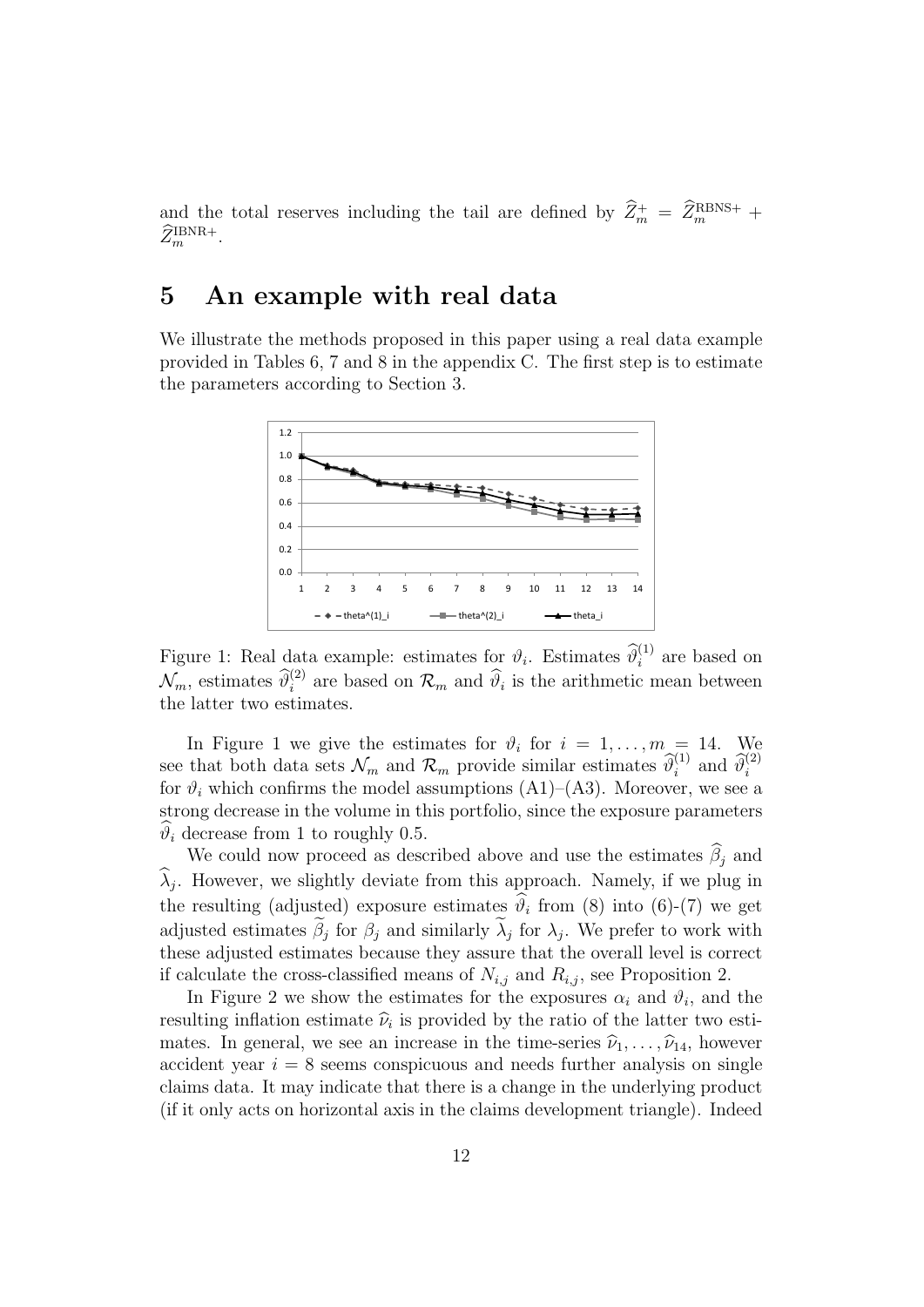we observe a substantial decrease in average payments per reported claim in accident year  $i = 8$  which supports the argument of changes in the product (or portfolio).



Figure 2: Real data example: estimates for  $\alpha_i$ ,  $\vartheta_i$  and  $\nu_i$ .

Finally, we estimate  $\pi_l$  and  $\mu_{j,l}$  from  $\beta_j$ ,  $\lambda_j$  and  $\hat{\gamma}_j$ . We solve the esti-<br>tion problem under assumption (10) i.e.  $\mu_{j,l} = \mu_l$ . In that case we set mation problem under assumption (10), i.e.  $\mu_{j,l} \equiv \mu_l$ . In that case we set  $B_{\beta} = B_{\tilde{\beta}_0,\dots,\tilde{\beta}_{m-1}}$  and then we estimate  $\pi_l$  and  $\pi_l\mu_l$  from equations (9) and (12). Figure 3 provides the estimates  $\hat{\pi}_l$ . First of all we observe that all



Figure 3: Real data example: estimates  $\hat{\pi}_l$  and  $\tilde{\pi}_l$  for  $\pi_l$ .

 $\hat{\pi}_{l} > 0$  except  $\hat{\pi}_{2} < 0$  and  $\hat{\pi}_{12} < 0$  which contradicts the model assumptions (A1)-(A3). Thus, at this point we might ask for a more sophisticated model. However this would also ask for more micro-level observations. We refrain from doing so but correct this value. In our particular case, we choose correction

$$
\widetilde{\pi}_l = \begin{cases}\n\widehat{\pi}_l - 2|\widehat{\pi}_{l+1}| & l = 1, \\
|\widehat{\pi}_l| & l = 2, \\
0 & l = 12, 13, \\
\widehat{\pi}_l & \text{otherwise.} \n\end{cases}
$$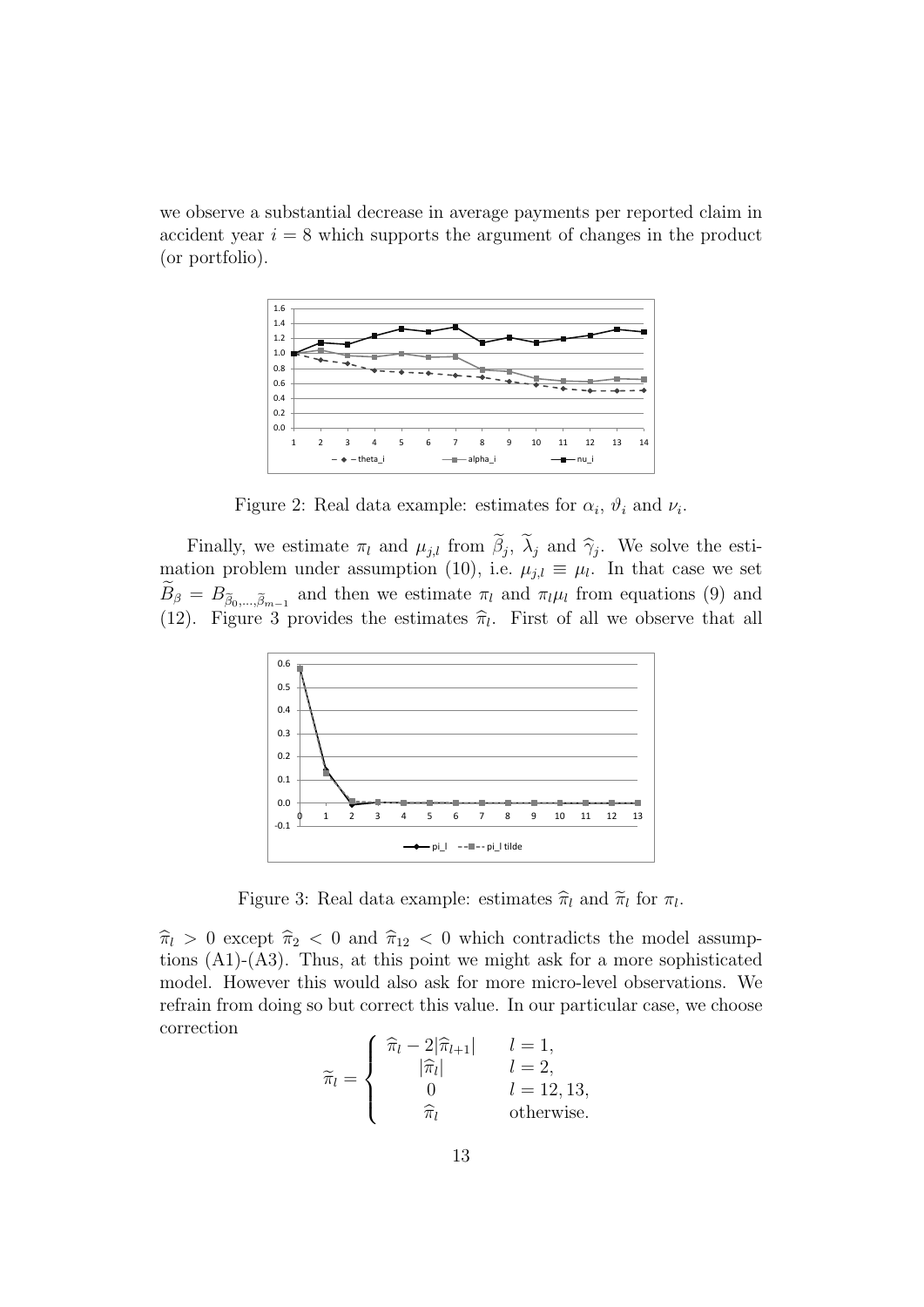The resulting adjusted estimates  $\tilde{\pi}_l$  are also given in Figure 3. Note that we have  $\sum_l \tilde{\pi}_l \approx \sum_l \tilde{\pi}_l = 0.7251$ , which says that in average we expect<br>0.7251 payments per reported claim, and in the average almost 1/2 of the 0.7251 payments per reported claim, and in the average almost 1/2 of the claims can be settled without a payment. An analysis of payments per reported claim shows that this figure is decreasing in time. This decrease can have various reasons like changes in reporting philosophy, changes in claims handling process, but it could also be related to changes in the portfolio (we have already mentioned that the volume is strongly decreasing).

We then estimate  $\mu_l \pi_l$  by  $\widehat{\mu} \pi_l$  and, under (10),  $\mu_{j,l}$  by  $\widehat{\mu}_{j,l} = \widehat{\pi} \mu_l / \widetilde{\pi}_l$ . The



Figure 4: Real data example: estimates  $\hat{\mu}_{j,l}$  for  $\mu_{j,l} \equiv \mu_l$  for  $l = 0, \ldots, 11$ .

results are presented in Figure 4. We see that the average payments  $\mu_{i,l}$  are increasing in the payment delay l. We could now further smoothing this curve for the expected payments  $\mu_{i,l}$ . We refrain from doing so. There are also other issues like that the payments  $Y_{i,j,l}^{(k)}$  may not only depend on the accident year i and the payment delay  $l$  but also on the reporting delay  $j$ . However, as described in Section A we cannot model all directions simultaneously because this would lead to an over-parametrization.

Finally, in Table 1 we present the resulting claims reserves. We observe that under assumptions  $(A1)$ – $(A3)$  and  $(10)$  we obtain higher claims reserves than classical chain ladder (see the last two columns in Table 1). One reason for this more conservative estimate is that we judge the upper right corner of the triangle  $\mathcal{X}_m$  differently. The estimate for later development periods, say  $j = 11, 12, 13$ , is based on a rather small set observations in the chain ladder method (and hence not very reliable). In our model we use the additional model structure for the estimation of payments in later development periods which, in this case, is more conservative. The influence of the tail estimate is only minor, specifically  $\overline{Z}_m^+ - \overline{Z}_m = 7'074$ . This has to do with the fact we have a rather short payout pattern  $\tilde{\pi}_l$  (see Figure 3).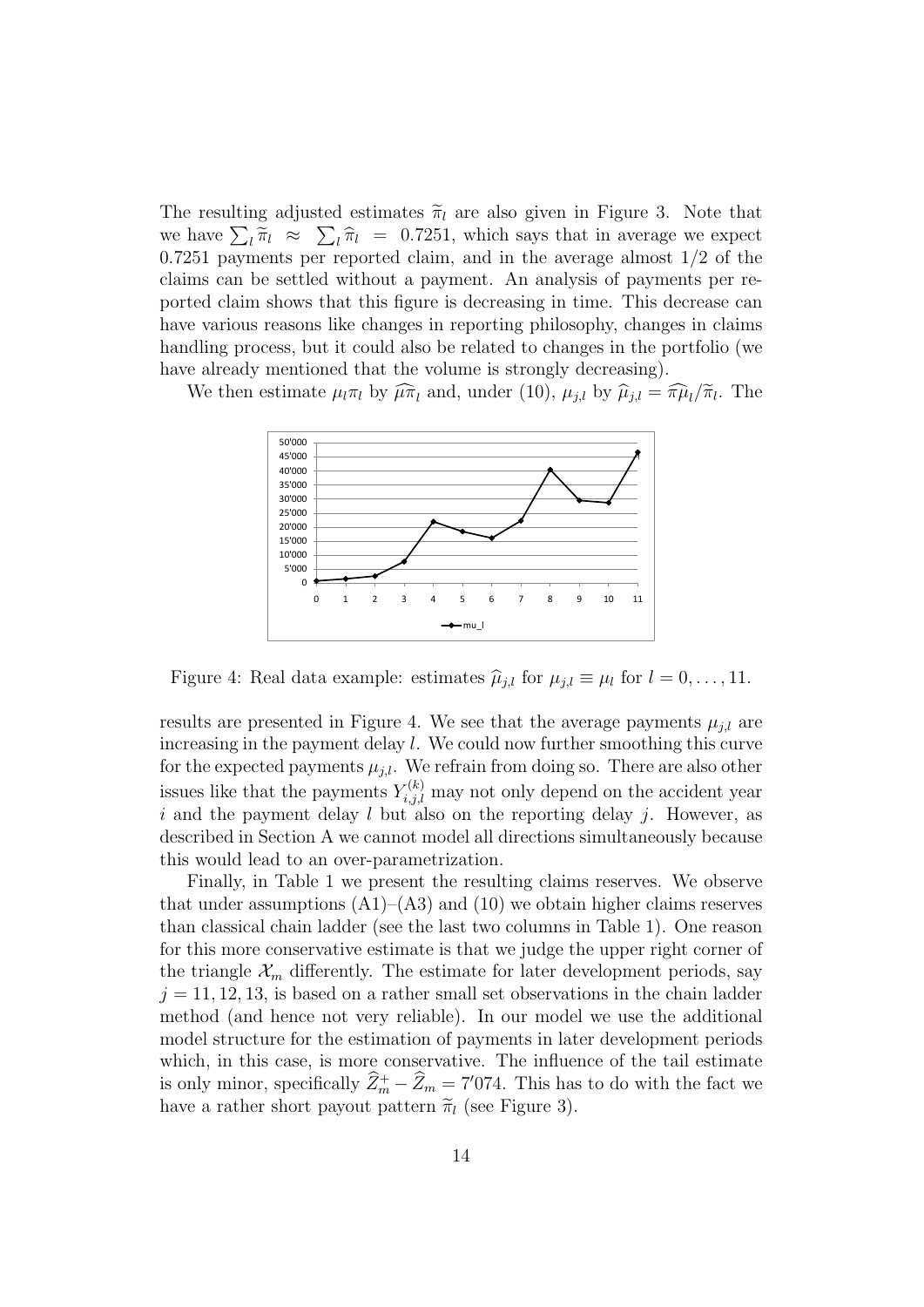| a.y. $i$       | $\widehat{\sigma}$ RBNS+<br>$\omega_m$ | $\widehat{Z}$ IBNR+<br>$\omega_m$ | $\widehat{Z_m^+}$ | $\widehat{Z}_m^{CL}$ | difference | in $%$  |
|----------------|----------------------------------------|-----------------------------------|-------------------|----------------------|------------|---------|
| 1              | 536                                    | $\theta$                          | 536               |                      | 536        |         |
| $\overline{2}$ | 1'540                                  | $\theta$                          | 1'540             | $\theta$             | 1'540      |         |
| 3              | 23'799                                 | $\theta$                          | 23'799            | 2'220                | 21'579     | 971.8%  |
| 4              | 162'275                                | $\theta$                          | 162'275           | 147'434              | 14'841     | 10.1%   |
| 5              | 291'122                                | 790                               | 291'912           | 280'056              | 11'855     | $4.2\%$ |
| 6              | 415'955                                | 1'590                             | 417'545           | 408'154              | 9'391      | 2.3%    |
|                | 584'991                                | 3'300                             | 588'291           | 569'060              | 19'231     | 3.4%    |
| 8              | 605'767                                | 3'676                             | 609'443           | 583'785              | 25'658     | 4.4%    |
| 9              | 704'687                                | 5'039                             | 709'726           | 675'363              | 34'363     | 5.1%    |
| 10             | 803'884                                | 6'343                             | 810'228           | 764'373              | 45'855     | $6.0\%$ |
| 11             | 1'054'124                              | 10'037                            | 1'064'161         | 1'004'331            | 59'829     | $6.0\%$ |
| 12             | 1'397'607                              | 22'068                            | 1'419'675         | 1'352'819            | 66'856     | $4.9\%$ |
| 13             | 1'999'243                              | 84'680                            | 2'083'922         | 2'076'674            | 7'248      | $0.3\%$ |
| 14             | 4'221'084                              | 1'474'793                         | 5'695'877         | 5'487'650            | 208'227    | $3.8\%$ |
| total          | 12'266'615                             | 1'612'315                         | 13'878'930        | 13'351'921           | 527'009    | $3.9\%$ |

Table 1: Real data example: resulting claims reserves under (10).

Other possible approach in the previous calculations is to use condition (11), i.e.  $\mu_{j,l} \equiv \mu_j$ . However the resulting claims reserves derived in this case seemed to be too low and we have decided not to included in the paper. The reason is because the main driver of late payments is the payment delay  $\pi_l$  and not the reporting delay  $\beta_j$ . This implies that under (11) we underestimate the amounts of late payments because they are attached too strongly to the reporting pattern  $\beta_j$  compared to the payment pattern  $\pi_l$ .

## 6 Bootstrap predictive distribution

#### 6.1 Conditional mean square error of prediction

In addition to the claims reserves estimates  $\hat{Z}_m^+$  we also need to assess the corresponding prediction uncertainty. We briefly describe this with the help of the conditional mean square error of prediction (MSEP) uncertainty measure which is defined by

$$
\mathrm{mse}_{X_m|\{\mathcal{N}_m, \mathcal{R}_m, \mathcal{X}_m\}}\left(\widehat{Z}_m^+\right) = \mathbb{E}\left[\left(X_m - \widehat{Z}_m^+\right)^2 \middle| \mathcal{N}_m, \mathcal{R}_m, \mathcal{X}_m\right],\tag{16}
$$

where the aggregate cash flow in the lower triangle is defined by  $X_m =$  $\sum_{i=1}^{m}$  $\sum_{i=2}^{m} \sum_{j=m-i+1}^{m-1} X_{i,j}$ . Thus, the conditional MSEP describes the possible fluctuations of the true outstanding loss liability cash flows  $X_m$  around the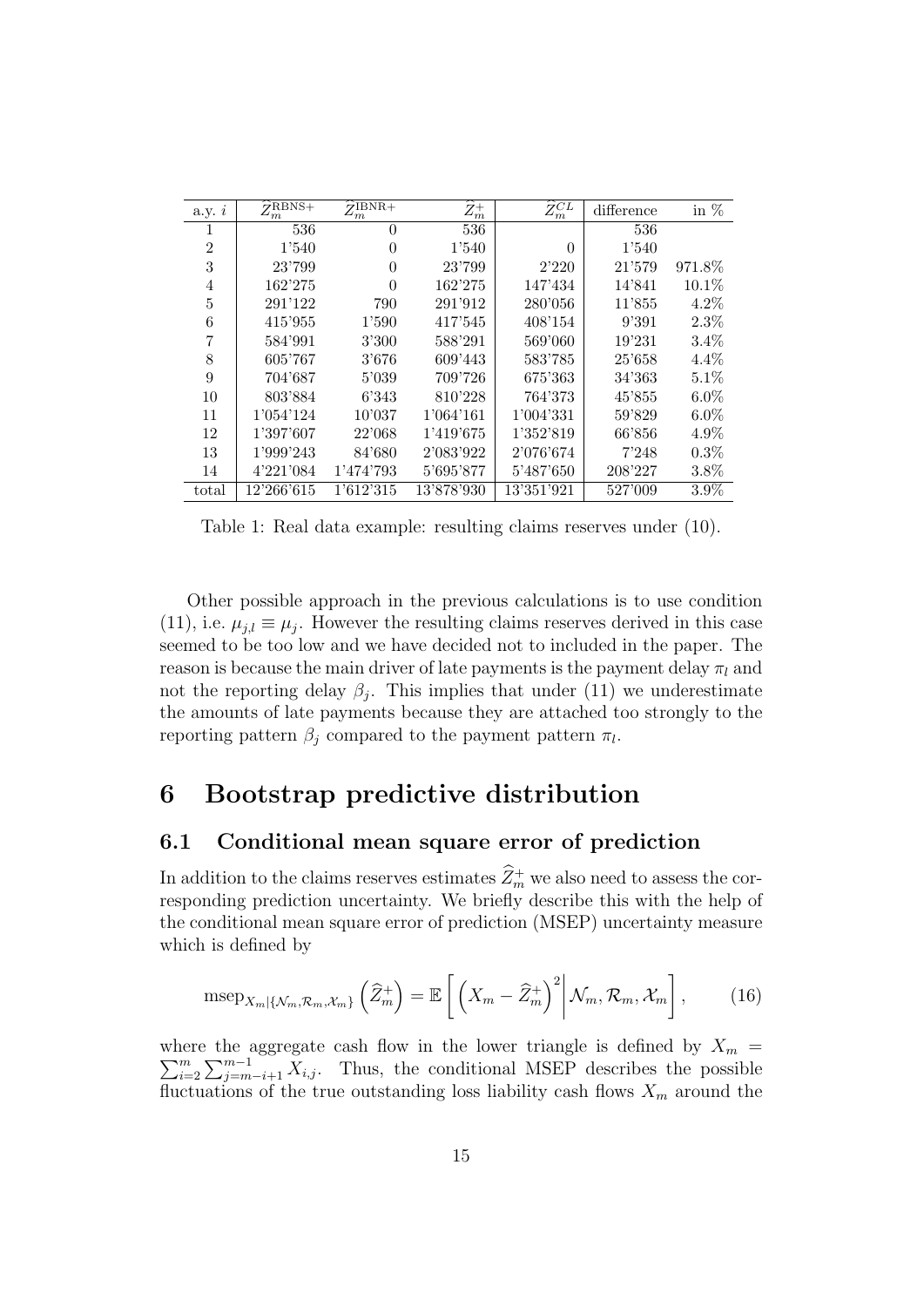predictor  $Z_m^+$ . Since the predictor is  $\sigma\{\mathcal{N}_m, \mathcal{R}_m, \mathcal{X}_m\}$ -measurable the conditional MSEP can be decoupled into process variance and parameter estimation error, see  $(3.1)$  in Wüthrich and Merz  $(2008)$ ,

$$
\mathrm{mse}_{X_m | \{ \mathcal{N}_m, \mathcal{R}_m, \mathcal{X}_m \}} \left( \widehat{Z}_m^+ \right) = \mathrm{Var} \left( X_m | \mathcal{N}_m, \mathcal{R}_m, \mathcal{X}_m \right) + \left( Z_m - \widehat{Z}_m^+ \right)^2. \tag{17}
$$

The first term (process variance) can be calculated explicitly under our model assumptions, the second term (parameter estimation error) is more difficult to assess. Often, one derives approximations for this latter term. However, in our case this is too involved, therefore we rely on the bootstrap simulation method to quantify the prediction uncertainty. In order to apply the bootstrap method there is the parameter  $s_{j,l}^2$  that still needs to be estimated. We do this under calibration (10), i.e. we set

$$
s_{j,l}^2 \equiv s_l^2 \tag{18}
$$

to avoid over-parameterization. In view of Proposition 5 we have

$$
\mathbb{E}\left[\frac{X_{i,j}-\alpha_i \gamma_j}{\sqrt{\alpha_i \nu_i}}\right] = 0 \quad \text{and} \quad \text{Var}\left(\frac{X_{i,j}-\alpha_i \gamma_j}{\sqrt{\alpha_i \nu_i}}\right) = \sigma_j^2.
$$

The sample estimator then provides estimates

$$
\widehat{\sigma}_j^2 = \frac{1}{m-j-1} \sum_{i=1}^{m-j} \left( \frac{X_{i,j} - \widehat{\alpha}_i \ \widehat{\gamma}_j}{\sqrt{\widehat{\alpha}_i \ \widehat{\nu}_i}} \right),
$$

for  $j = 0, ..., m-2$  and we set  $\hat{\sigma}_{m-1}^2 = \hat{\sigma}_{m-2}^2$ . In view of (21) we have a second description for  $\sigma^2$ . If we solve this for  $c^2$  and replace all parameters second description for  $\sigma_j^2$ . If we solve this for  $s_l^2$  and replace all parameters by their estimates we obtain estimates

$$
(\widehat{(\pi s^2)}_0,\ldots,\widehat{(\pi s^2)}_{m-1})'=\widetilde{B}_{\beta}^{-1}(\widehat{\sigma}_0^2,\ldots,\widehat{\sigma}_{m-1}^2)'-(\widetilde{\pi}_0^2 \widehat{\mu}_0^2,\ldots,\widetilde{\pi}_{m-1}^2 \widehat{\mu}_{m-1}^2)',
$$

and finally we set

$$
\widehat{s}_l^2 = \widehat{(\pi s^2)}_l / \widetilde{\pi}_l, \qquad \text{for all } l = 0, \dots, m - 1.
$$
 (19)

If we apply this procedure to Example 1 we obtain the result in Table 2. In order to justify these estimates we calculate the estimates of the corresponding coefficients of variation given by  $\widehat{vco} = \widehat{s}_l/\widehat{\mu}_l$ . Table 2 shows that these estimated coefficients of variation are in the interval [1,5, 5,5], i.e., the these estimated coefficients of variation are in the interval [1.5, 5.5], i.e. the coefficients of variation for single claims payouts  $Y_{i,j,l}^{(k)}$  are of order 1.5 to 5.5. These are reasonable values, for instance in the Swiss Solvency Test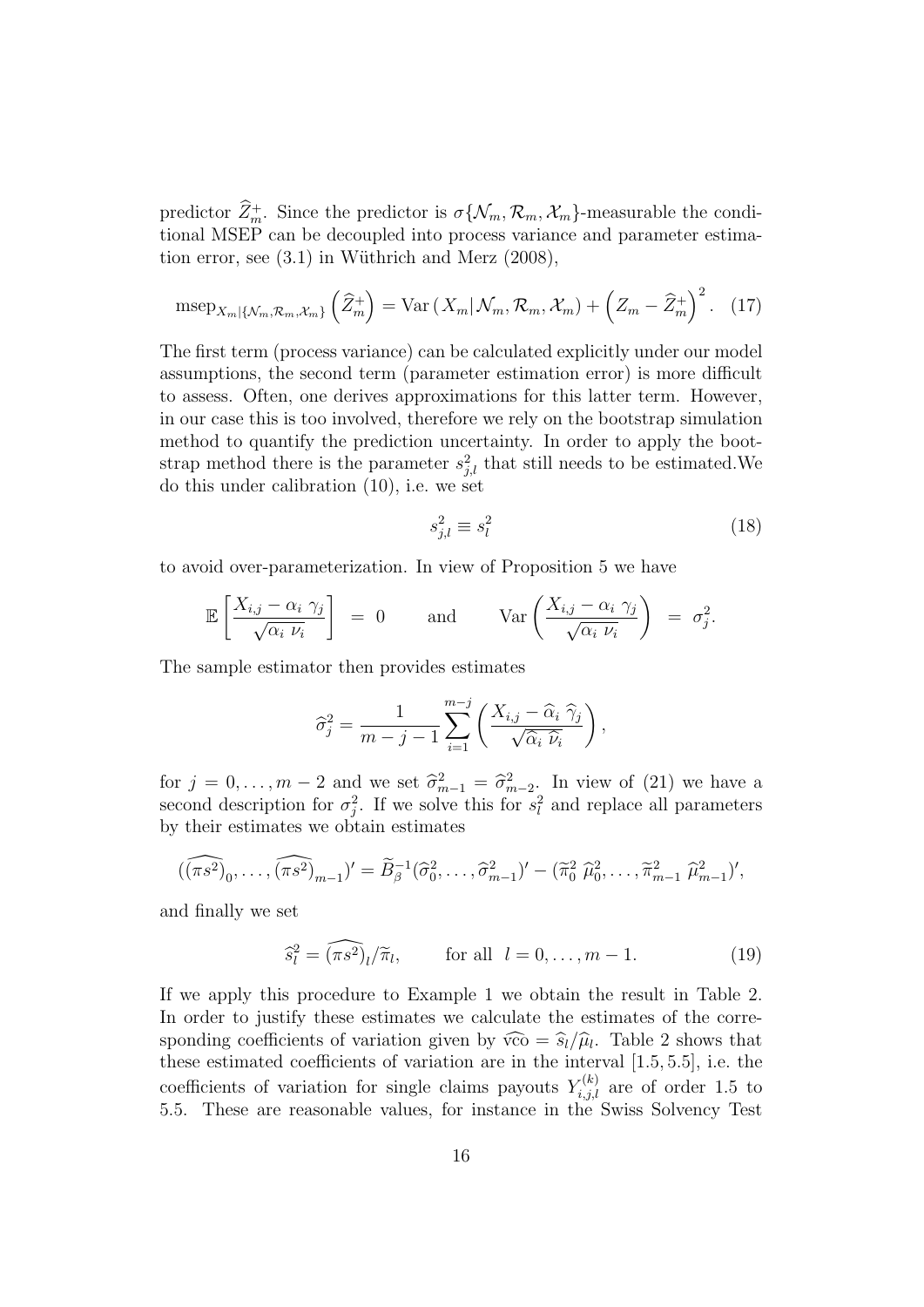| $\overline{\widehat{s}_{1}} \quad 2'862 \quad 8'511 \quad 11'651 \quad 26'688 \quad 93'291 \quad 28'083 \quad 52'846 \quad 43'333 \quad 104'714 \quad 59'276 \quad 75'632 \quad 104'701$                                                                              |  |
|-----------------------------------------------------------------------------------------------------------------------------------------------------------------------------------------------------------------------------------------------------------------------|--|
|                                                                                                                                                                                                                                                                       |  |
| $\widehat{\mu}_l \begin{array}{l} \widehat{\mu}_l \\ \widehat{\text{vco}} \end{array} \begin{array}{l} 818 \ \ 1'561 \ \ 2'534 \ \ 7'712 \ \ 21'993 \ \ 18'435 \ \ 16'113 \ \ 22'300 \ \ 40'529 \ \ 29'540 \ \ 28'704 \ \ 46'764 \\ \widehat{\text{vco}} \end{array}$ |  |
|                                                                                                                                                                                                                                                                       |  |

Table 2: Real data example: resulting standard deviation estimates  $\hat{s}_l$  together with the mean estimates  $\hat{\mu}_l$  and the corresponding coefficient of variation estimates  $\widehat{vco}$ .

|                            | <b>RBNS</b> | IBNR.   | total     | Mack (1993) |
|----------------------------|-------------|---------|-----------|-------------|
| process standard deviation | 1'511'860   | 293'166 | 1'545'503 | 1'521'713   |
| conditional $MSEP^{1/2}$   | 2'273'294   | 326'382 | 2'324'966 | 2'182'722   |

Table 3: Real data example: process standard deviation (first row) and rooted conditional MSEP (second row) under model (A1)-(A3) for the predicted RBNS, IBNR and the total claim reserves. The last column gives the results of the Mack formula (Mack 2010).

(SST) the coefficients of variation for single claim sizes (not payouts) are estimated between 2.25 and 11 depending on the underlying line of business, see Section 8.4.4 in FINMA (2006). These estimators now allow for applying bootstrap methods which are close to those proposed by Martínez-Miranda et al. (2011, 2012). Specifically, we derive the predictive distribution using a parametric bootstrapping procedure which exploits the model assumptions in Section 2. In a first step we define a bootstrapping scheme based on Monte Carlo simulation from the model  $(A1)$ – $(A3)$  where the unknown parameters are simply replaced by the estimated parameters (ignoring the parameter estimation uncertainty). This gives an estimation of the process variance defined as the first term in equation (17). The resulting process variances for RBNS, IBNR and total reserves (for all the years) are given in the first row of Table 3. To quantify the second term in equation (17), i.e. the parameter estimation error, we consider a more general bootstrap algorithm which also simulates the distribution of the involved parameters. From such general bootstrap method - formally described below - we derive the desired conditional MSEP. The resulting errors are displayed in the second row of Table 3. The last column displays the same uncertainties obtained from the Mack's distribution-free chain ladder model Mack (1993). We observe that our bootstrap results are slightly more conservative compared to the classical Mack formula.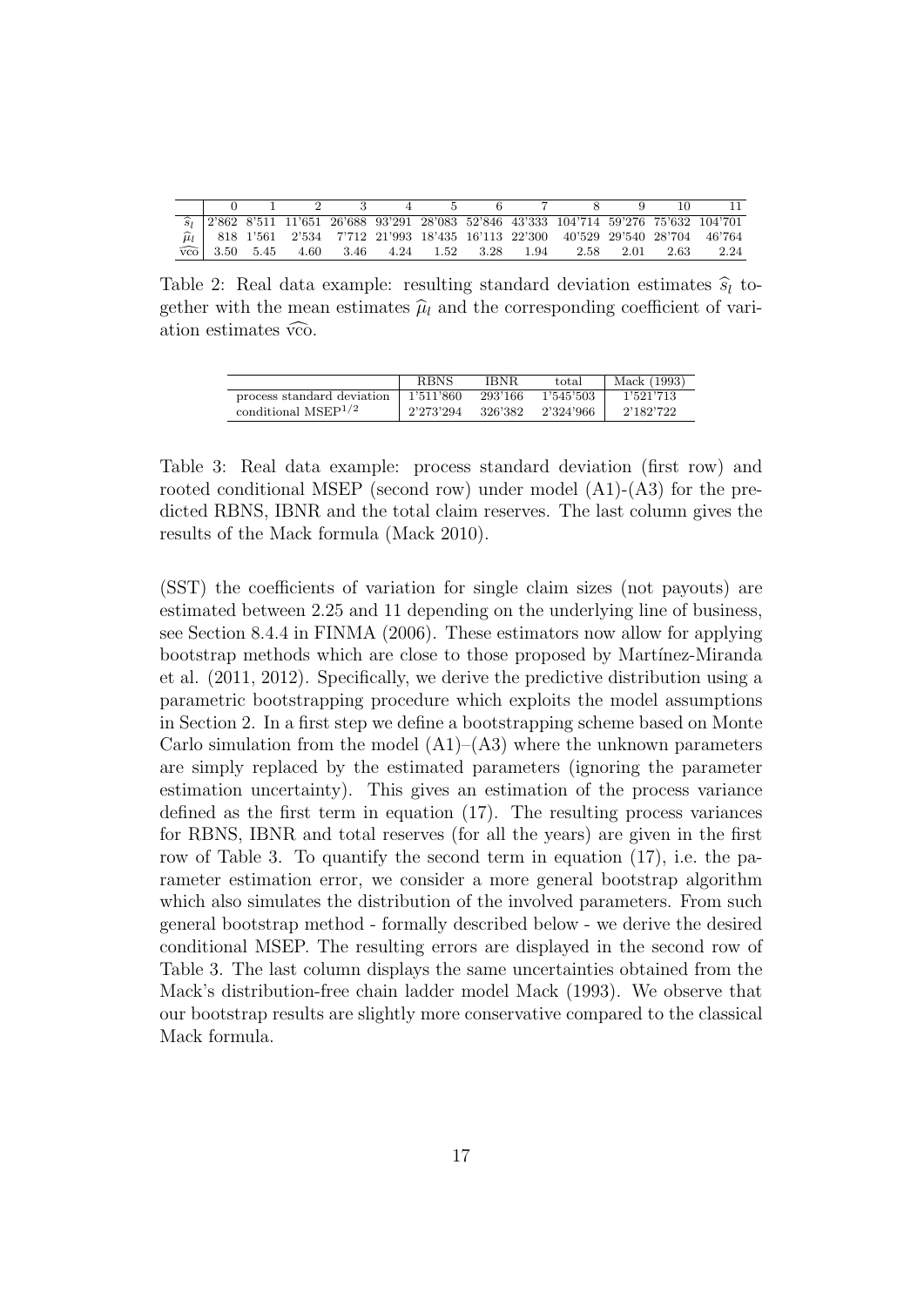#### 6.2 Bootstrapping the RBNS and IBNR reserve

The predictive distribution which describes the possible fluctuations of the true outstanding loss liability cash flows can be derived using parametric bootstrap methods. By exploiting the distributional assumptions  $(A1)$ – $(A3)$ we describe in the appendix B an explicit algorithm to derive separately the predictive distribution of the RBNS and IBNR cash flows,  $X_m^{\text{R BNS}}$  and  $X_m^{\text{IBNR}}$ , respectively. With this resampling scheme the RBNS and IBNR cash flows can be simulated using Monte Carlo methods. We have derived these cash flows for the data in Example 1. Table 4 shows the median and the upper quantiles separately for the RBNS and IBNR cash flows. Here we consider  $B = 10'000$  replications in the resampling scheme. As we expect the means imitate the predicted reserves given in Table 1. The calculated medians however are slightly lower which reveals that the derived distribution is negatively skewed.

|                |            |            | <b>RBNS</b> |            |           | <b>IBNR</b> |           |           |
|----------------|------------|------------|-------------|------------|-----------|-------------|-----------|-----------|
| a.y. i         | mean       | median     | 95%         | 99%        | mean      | median      | 95%       | 99%       |
| <b>I</b>       | 522        | $\theta$   | $\Omega$    | 882        | $\Omega$  | 0           | 0         | $\theta$  |
| $\overline{2}$ | 1658       | 0          | $\Omega$    | 38'893     | $\Omega$  | $\theta$    | 0         | $\Omega$  |
| 3              | 23'947     | $\Omega$   | 140'730     | 352'637    | $\Omega$  | $\Omega$    | 0         | $\Omega$  |
| $\overline{4}$ | 165'490    | 73'036     | 633'033     | 1'172'022  | $\Omega$  | $\Omega$    | 0         | $\Omega$  |
| 5              | 297'554    | 199'030    | 932'461     | 1'579'736  | 202       | $\Omega$    | 18        | 3'910     |
| 6              | 418'854    | 321'105    | 1'106'734   | 1'840'653  | 688       | $\Omega$    | 2'509     | 16'514    |
| 7              | 586'159    | 476'807    | 1'435'075   | 2'194'285  | 1'617     | $\Omega$    | 8'521     | 30'389    |
| 8              | 609'403    | 522'311    | 1'377'117   | 2'047'477  | 2'312     | 8           | 12'839    | 34'068    |
| 9              | 712'294    | 615'028    | 1'548'731   | 2'236'150  | 3'750     | 92          | 18'937    | 49'613    |
| 10             | 809'344    | 716'227    | 1'660'795   | 2'374'073  | 5'108     | 639         | 22'475    | 58'796    |
| 11             | 1'056'515  | 953'340    | 2'092'864   | 2'990'605  | 9'096     | 2'896       | 37'051    | 78'573    |
| 12             | 1'410'137  | 1'295'048  | 2'537'813   | 3'437'648  | 21'487    | 13'153      | 69'200    | 125'271   |
| 13             | 2'008'886  | 1'899'042  | 3'271'259   | 4'179'189  | 86'354    | 72'050      | 188'811   | 327'241   |
| 14             | 4'211'291  | 4'126'027  | 5'463'231   | 6'402'499  | 1'552'438 | 1'512'135   | 2'074'502 | 2'514'402 |
| total          | 12'312'055 | 12'040'963 | 16'325'473  | 18'860'539 | 1'683'054 | 1'640'097   | 2'222'831 | 2'709'200 |

Table 4: Real data example. Simulation of predictive distribution of RBNS and IBNR reserves by accident year: mean, median and 95% and 99% quantiles over  $B = 10'000$  repetitions. Column 2–5 give the RBNS reserves, Column 6–9 give the IBNR reserves.

For comparison purposes we also consider the double chain ladder method (DCL) proposed by Martínez-Miranda et al. (2012). This method is defined under a simpler distributional model which makes the following assumptions on the first two moments  $\mathbb{E}[Y_{i,j,l}^{(1)}] = \nu_i \mu$  and  $\mathbb{E}[(Y_{i,j,l}^{(1)})^2] = \nu_i^2 \sigma^2$ . Table 5 reports the summary of the distribution for the RBNS, IBNR and total claims reserves. The resulting reserves are similar when we consider the sum over all accident years. However, we observe more variability in the method proposed in this paper, under assumptions  $(A1)$ – $(A2)$ , compared to the DCL method. This is due to the fact that in DCL method there is the assumption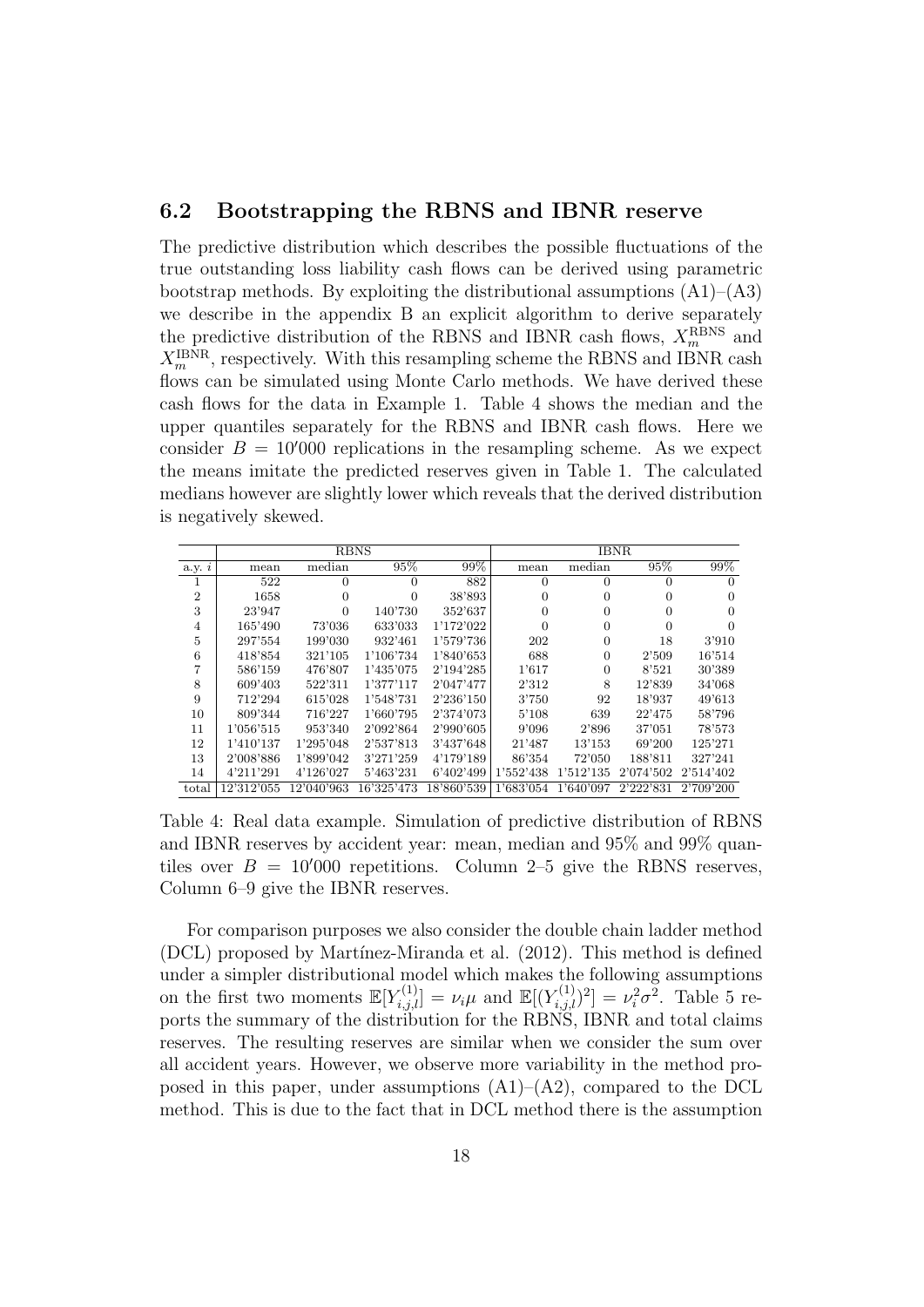|                     |             | model $(A1)-(A3)$ |            | DCL.        |             |            |  |  |  |
|---------------------|-------------|-------------------|------------|-------------|-------------|------------|--|--|--|
|                     | <b>RBNS</b> | IBNR.             | total      | <b>RBNS</b> | <b>IBNR</b> | total      |  |  |  |
| mean                | 12'312'055  | 1'683'054         | 13'995'109 | 11'758'152  | 1'585'151   | 13'343'303 |  |  |  |
| MSEP <sup>1/2</sup> | 2'273'294   | 326'382           | 2'324'966  | 1'881'154   | 485'312     | 2'018'112  |  |  |  |
| $1\%$               | 8'090'717   | 1'131'376         | 9'615'040  | 8'081'739   | 687'623     | 9'314'398  |  |  |  |
| $5\%$               | 9'088'207   | 1'262'754         | 10'685'634 | 9'012'040   | 897'886     | 10'408'658 |  |  |  |
| $50\%$              | 12'040'963  | 1'640'097         | 13'723'567 | 11'637'796  | 1'532'079   | 13'243'493 |  |  |  |
| 95%                 | 16'325'473  | 2'222'831         | 18'101'695 | 14'869'197  | 2'448'915   | 16'729'435 |  |  |  |
| 99%                 | 18'860'539  | 2'709'200         | 20'660'941 | 16'516'558  | 2'941'469   | 18'487'830 |  |  |  |

Table 5: Real data example. Bootstrap predictive distribution: RBNS, IBNR and total claims reserves. The first three columns give the summary of the distribution under model  $(A1)$ – $(A3)$ . The last three columns provide the bootstrap distribution from the DCL method proposed in Martínez-Miranda et al. (2012).

that a claim is settled by a single payment and hence there is less volatility in the cash flow process. Besides the model in this paper involves more parameters than the DCL model and therefore it increases the uncertainty of the parameters, which we are taking into account in the resampling scheme (see algorithm in appendix B).

## 7 Conclusions

In this paper we have defined the claims reserving model on an individual claims processes basis (micro-level). The definition of the model on this micro-level has been done such that on the aggregate level we re-discover the classical chain ladder reserving method. Under such model we show how extended data collection can provide us with more and better information to act in time on unforeseen patterns of outstanding liabilities. In particular we have focused in how various claims delays impact severities and how to incorporate this information in the reserve. Our approach in this paper shares the simplicity and intuitive appeal which have popularized the chain ladder method in claims reserving. But, with a little more effort in calculations and data requirements, our approach reports several other advantages. Since chain ladder is only based in the aggregated payments triangles, it cannot provide the split of the claims reserves into RBNS and IBNR and the tail as we do. Such split is required for the calculation of unallocated loss adjustment expenses ULAE and it is a valuable information for the insurer. Besides to work under a well-defined and firm statistical model provides a suitable framework to develop consistent bootstrap methods to quantify the uncertainty in the predictions. In future work we will also consider simula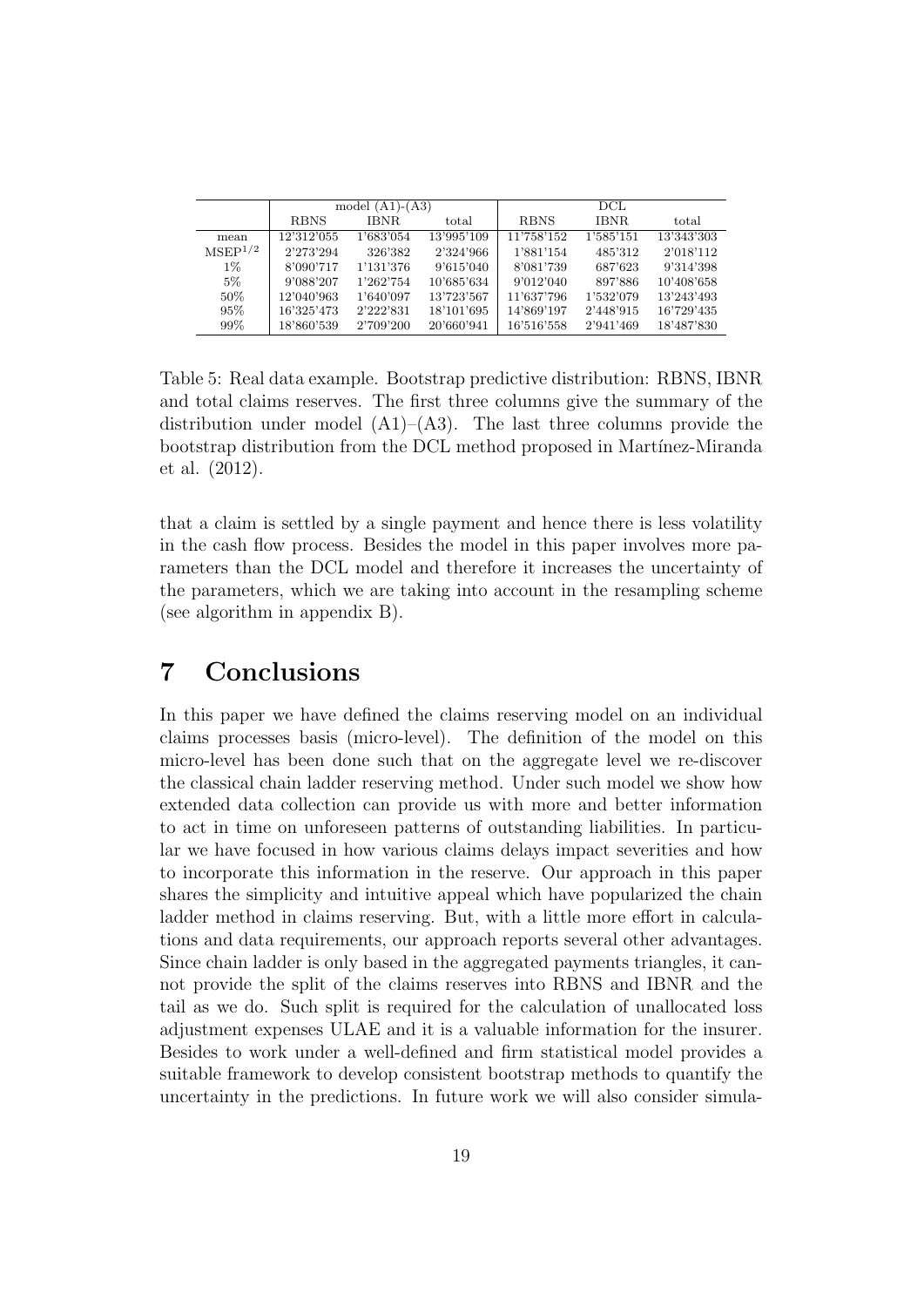tion of coefficients of variance following the insights of for example Gulhar, Kibria, Albatineh and Ahmed (2012).

#### Acknowledgement

This research was financially supported by a pump-priming grant by the Actuarial Profession. The first author is also supported by the Spanish Ministerio de Ciencia e Innovación, Project MTM2008-03010.

## References

- [1] Bailey, R.A. (1963). Insurance rates with minimum bias. Proc. CAS, 4-11.
- [2] FINMA (2006). Swiss Solvency Test. Technical Document, Version October 2, 2006.
- [3] Gulhar, B.M.M., Kibria, G., Albatineh, A.N. and Ahmed, N.U. (2012) A comparison of some confidence intervals for estimating the population coefficient of variation: a simulation study. SORT 36/1, 45–68.
- [4] Jessen, H.A., Mikosch, T. and Samorodnitsky, G. (2011). Prediction of outstanding payments in a Poisson cluster model. Scandinavian Actuarial J. 2011/3, 214-237.
- [5] Jung, J. (1968). On automobile insurance ratemaking. ASTIN Bulletin 5/1, 41-48.
- [6] Kremer, E. (1985). Einführung in die Versicherungsmathematik. Vandenhoek  $& \text{Ruprecht},$  Göttingen.
- [7] Kuang, D., Nielsen, B. and Nielsen, J.P. (2008a) Identification of the age-period-cohort model and the extended chain-ladder model. Biometrika 95, 979–986.
- [8] Kuang, D., Nielsen, B. and Nielsen, J.P. (2008b) Forecasting with the age-period-cohort model and the extended chain-ladder model. Biometrika 95, 987–991.
- [9] Kuang, D., Nielsen, B. and Nielsen, J.P. (2009). Chain-Ladder as maximum likelihood revisited. Annals of Actuarial Science 4/1, 105–121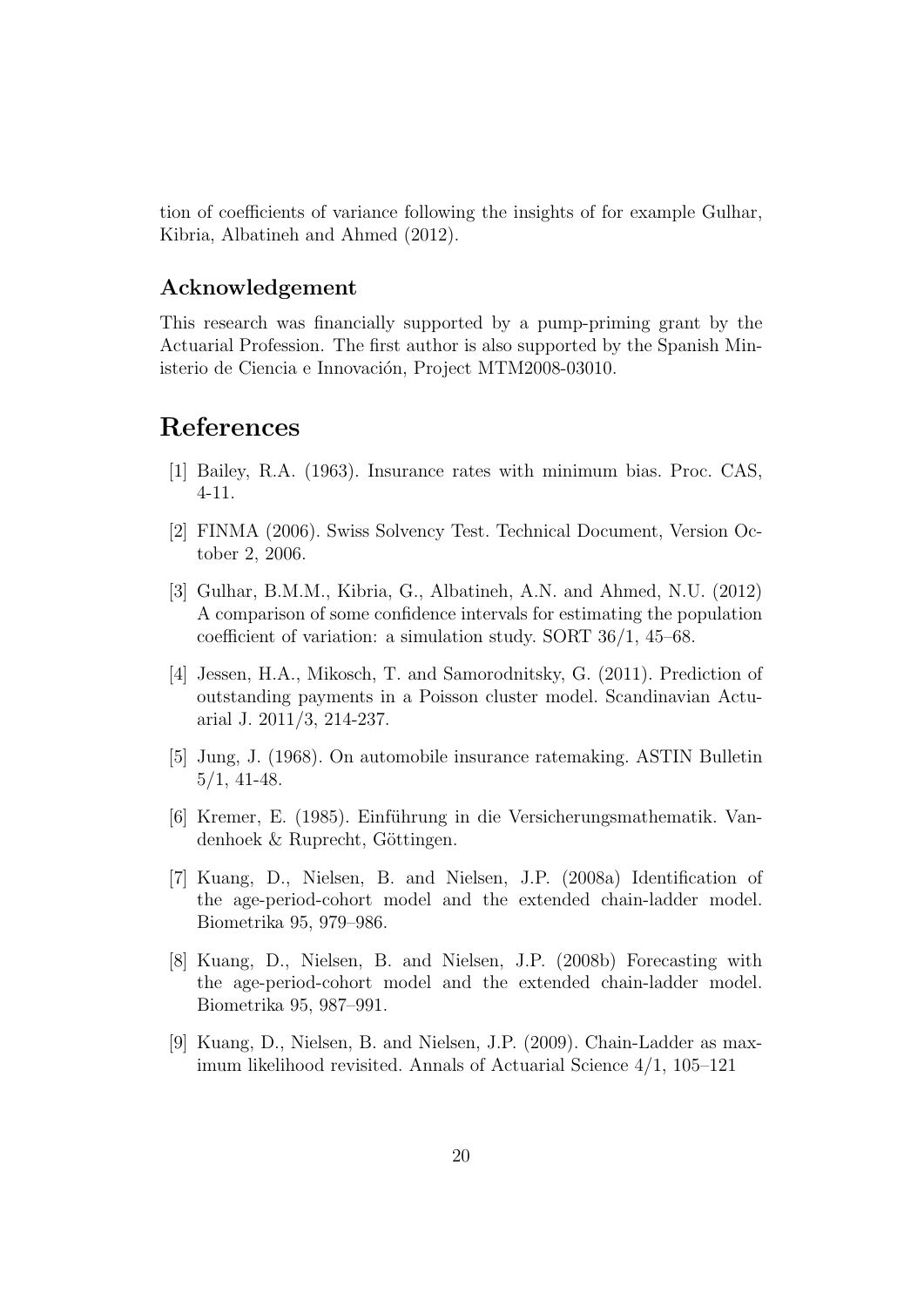- [10] Kuang, D., Nielsen, B. and Nielsen, J.P. (2011). Forecasting in an extended chain-ladder-type model. Journal Risk Insurance 78/2, 345-359.
- [11] Mack, T. (1991). A simple parametric model for rating automobile insurance or estimating IBNR claims reserves. ASTIN Bulletin 21/1, 93-109.
- [12] Mack, T. (1993). Distribution-free calculation of the standard error of chain ladder reserve estimates. ASTIN Bulletin 23/2, 213-225.
- [13] Mack, T. (2008). The prediction error of Bornhuetter/Ferguson. ASTIN Bulletin 38/1, 93-109.
- [14] Martínez-Miranda, M.D., Nielsen, B., Nielsen, J.P. and Verrall, R.J. (2011). Cash flow simulation for a model of outstanding liabilities based on claim amounts and claim numbers. ASTIN Bulletin 41/1, 107-129.
- [15] Martínez-Miranda, M.D., Nielsen, J.P. and Verrall, R.J. (2012). Double chain ladder. ASTIN Bulletin 42/1, 59–76.
- [16] Norberg, R. (1993). Prediction of outstanding liabilities in non-life insurance. ASTIN Bulletin 23/1, 95-115.
- [17] Norberg, R. (1999). Prediction of outstanding liabilities II. Model variations and extensions. ASTIN Bulletin 29/1, 5-25.
- [18] Saluz, A., Gisler, A. and W¨uthrich, M.V. (2011). Development pattern and prediction error for the stochastic Bornhuetter-Ferguson claims reserving model. ASTIN Bulletin 41/2, 279-313.
- [19] Verrall, R., Nielsen, J.P. and Jessen, A. (2010). Including count data in claims reserving. ASTIN Bulletin 40/2, 871-887.
- [20] Wüthrich, M.V., Bühlmann, H. and Furrer, H. (2010). Market-Consistent Actuarial Valuation. 2nd edition. Springer.
- [21] Wüthrich, M.V. and Merz, M. (2008). Stochastic Claims Reserving Methods in Insurance. Wiley.

### A Moments calculations

Here we provide calculations about the two first moments of the stochastic variables in the triangles  $\mathcal{N}_m$ ,  $\mathcal{R}_m$  and  $\mathcal{X}_m$ . Hereafter we work under the model assumptions  $(A1)$ – $(A3)$  formulated in Section 2.2.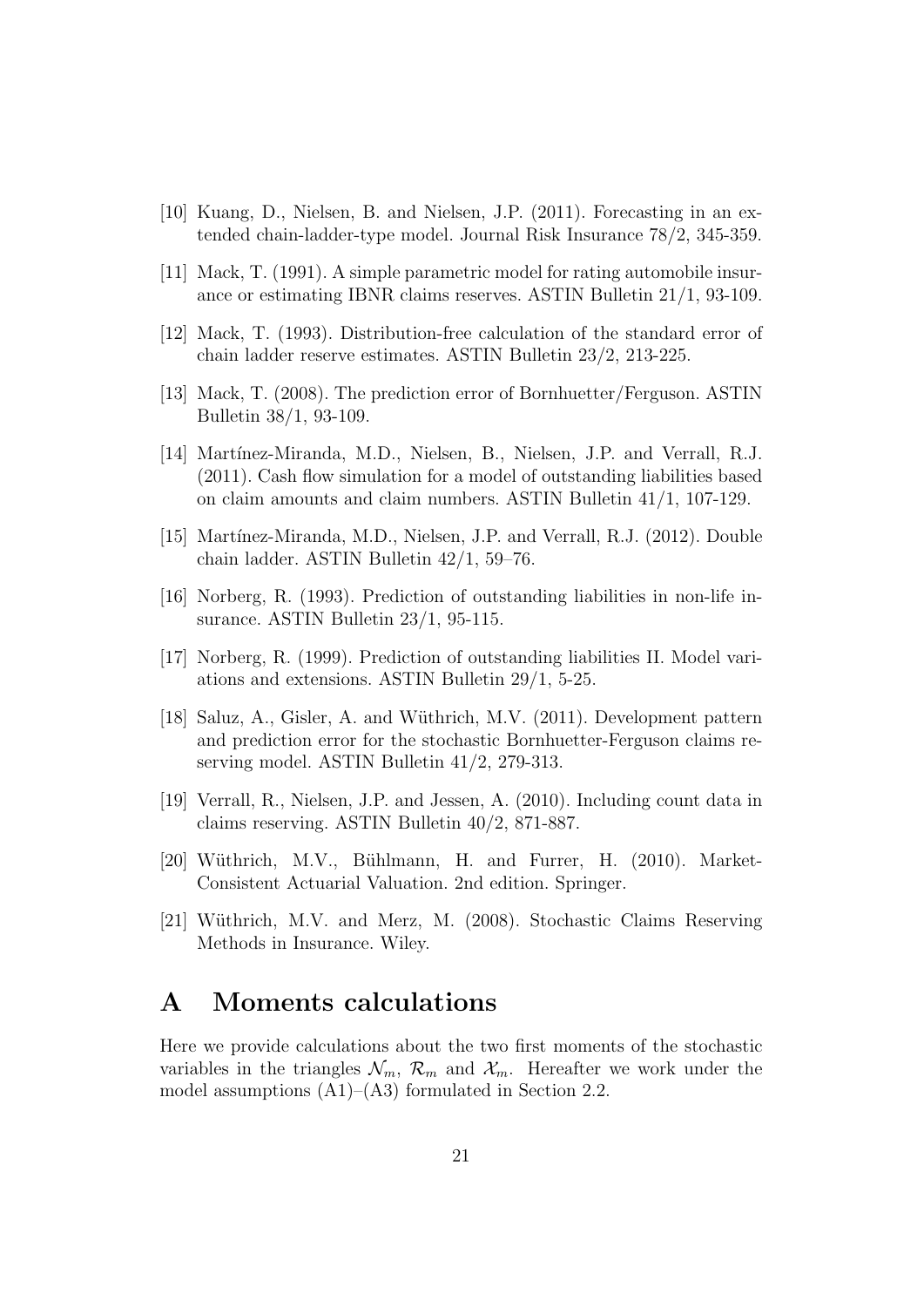#### A.1 Calculation of means

We start with the claims payments  $X_{i,j,l}$  given in (A3). The conditional and unconditional means are given by

$$
\mathbb{E}\left[X_{i,j,l}\right|N_{i,0},\ldots,N_{i,m-1}\right] = N_{i,j} \pi_l \nu_i \mu_{j,l},
$$
  

$$
\mathbb{E}\left[X_{i,j,l}\right] = \mathbb{E}\left[\mathbb{E}\left[X_{i,j,l}\right|N_{i,0},\ldots,N_{i,m-1}\right]\right] = \vartheta_i \beta_j \pi_l \nu_i \mu_{j,l}.
$$

The total number of payments  $R_{i,j}$  of accident year i in accounting year  $i + j$  has, conditionally given  $\{N_{i,0}, \ldots, N_{i,m-1}\}\$ , a Poisson distribution with conditional mean

$$
\mathbb{E}\left[R_{i,j}\right|N_{i,0},\ldots,N_{i,m-1}\right]=\sum_{l=0}^j\mathbb{E}\left[R_{i,j-l,l}\right|N_{i,j-l}\right]=\sum_{l=0}^jN_{i,j-l}\,\,\pi_l.
$$

This implies for the unconditional mean

$$
\mathbb{E}[R_{i,j}] = \mathbb{E}[\mathbb{E}[R_{i,j}|N_{i,0},\ldots,N_{i,m-1}]] = \vartheta_i \sum_{l=0}^j \beta_{j-l} \pi_l.
$$

Define  $\lambda_j = \sum_{l=0}^j \beta_{j-l} \pi_l$ , for  $j=0,\ldots,m-1$ , then we have just proved the following proposition.

**Proposition 2**  $\mathbb{E}[N_{i,j}] = \vartheta_i \; \beta_j$  and  $\mathbb{E}[R_{i,j}] = \vartheta_i \; \lambda_j$ .

Thus, the pair  $(N_{i,j}, R_{i,j})$  satisfies the double chain ladder model of Martínez-Miranda et al. (2012) with inflation parameter set equal to 1.  $\vartheta_i$  describes an exposure measure for accident year i,  $(\beta_i)_i$  gives the claims reporting pattern and  $(\lambda_i)_j$  provides the number of payment count pattern.

The accounting year payments  $X_{i,j}$  for accident year i in accounting year  $i + j$  have, conditionally given  $\{N_{i,0}, \ldots, N_{i,m-1}\}$ , a compound Poisson distribution with conditional mean

$$
\mathbb{E}\left[X_{i,j}\right|N_{i,0},\ldots,N_{i,m-1}\right]=\sum_{l=0}^j N_{i,j-l}\,\,\pi_l\,\,\nu_i\,\,\mu_{j-l,l}.
$$

This provides the unconditional mean for  $X_{i,j}$  given by

$$
\mathbb{E}\left[X_{i,j}\right] = \vartheta_i \ \nu_i \ \sum_{l=0}^j \beta_{j-l} \ \pi_l \ \mu_{j-l,l}.
$$

We define the parameter  $\gamma_i$  which only depends on the development period j given by  $\gamma_j = \sum_{l=0}^j \beta_{j-l} \pi_l \mu_{j-l,l}$ . Thus, we obtain a cross-classified unconditional first moment for  $X_{i,j}$  which is stated in the following proposition.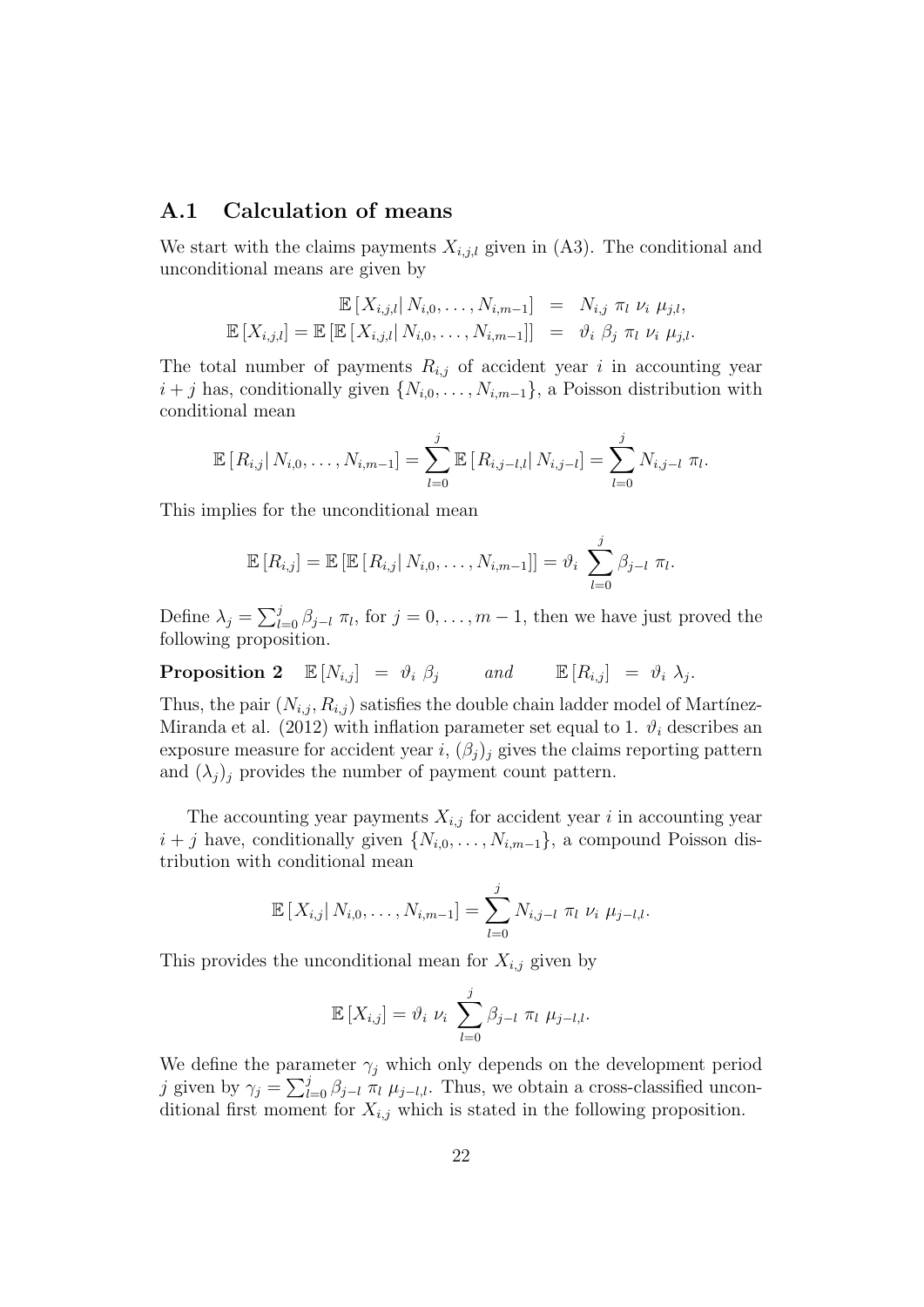**Proposition 3** We have for  $\alpha_i = \vartheta_i$   $\nu_i$  that  $\mathbb{E}[X_{i,j}] = \alpha_i \gamma_j$ .

This moment property is similar to the Bornhuetter-Ferguson models used by Mack (2008) and Saluz, Gisler and W¨uthrich (2011), Models 4.11 and 4.16. Moreover, Proposition 3 explains how the claims development reporting pattern  $(\beta_j)_j$  for  $N_{i,j}$  is related to the claims development pattern  $(\gamma_j)_j$  for claims payments  $X_{i,j}$ .

#### A.2 Calculation of variances

In a similar fashion to the first moments we calculate the variances. First we have under the conditional compound Poisson assumptions (A3)

$$
Var(X_{i,j,l}|N_{i,0},\ldots,N_{i,m-1}) = N_{i,j} \pi_l \nu_i^2 s_{j,l}^2,
$$

and for the unconditional variance we have

$$
Var(X_{i,j,l}) = Var(\mathbb{E}[X_{i,j,l}|N_{i,0},...,N_{i,m-1}])
$$
  
+  $\mathbb{E}[Var(X_{i,j,l}|N_{i,0},...,N_{i,m-1})]$   
=  $\vartheta_i \; \beta_j \; \nu_i^2 \left(\pi_l^2 \; \mu_{j,l}^2 + \pi_l \; s_{j,l}^2\right).$ 

The total number of payments  $R_{i,j}$  of accident year i in accounting year  $i + j$  has, conditionally given  $\{N_{i,0}, \ldots, N_{i,m-1}\}$ , a Poisson distribution with conditional variance

Var 
$$
(R_{i,j} | N_{i,0},..., N_{i,m-1}) = \sum_{l=0}^{j} \text{Var} (R_{i,j-l,l} | N_{i,j-l}) = \sum_{l=0}^{j} N_{i,j-l} \pi_{l}.
$$

This implies for the unconditional variance

Var 
$$
(R_{i,j})
$$
 = Var  $(\mathbb{E}[R_{i,j}|N_{i,0},...,N_{i,m-1}])$  +  $\mathbb{E}[Var(R_{i,j}|N_{i,0},...,N_{i,m-1})]$   
=  $\vartheta_i \sum_{l=0}^{j} \beta_{j-l} \pi_l^2 + \vartheta_i \sum_{l=0}^{j} \beta_{j-l} \pi_l$ .

Define for  $j = 0, \ldots, m - 1$ 

$$
t_j^2 = \sum_{l=0}^j \beta_{j-l} \ \pi_l (1 + \pi_l) \ge \lambda_j,\tag{20}
$$

then we have just proved the following proposition.

**Proposition 4**  $\text{Var}(N_{i,j}) = \vartheta_i \; \beta_j$  and  $\text{Var}(R_{i,j}) = \vartheta_i \; t_j^2$ .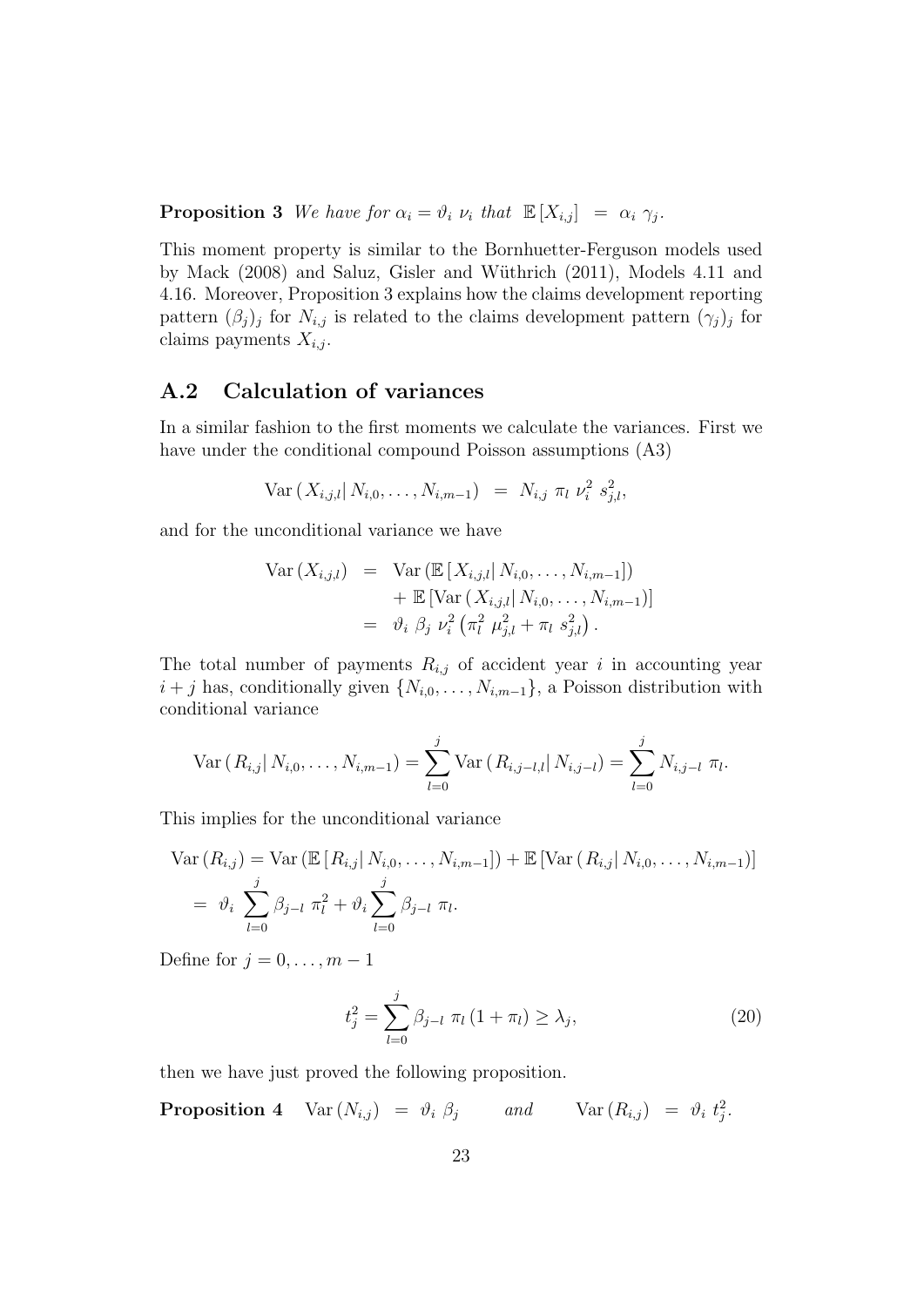In view of Proposition 2 we see that for the number of payments  $R_{i,j}$  we obtain over-dispersion parameter

$$
\phi_j = \frac{t_j^2}{\lambda_j} = 1 + \frac{\sum_{l=0}^j \beta_{j-l} \pi_l^2}{\sum_{l=0}^j \beta_{j-l} \pi_l} \ge 1.
$$

Note that  $R_{i,j}$  has a mixed Poisson distribution which is exactly reflected in this over-dispersion parameter  $\phi_j \geq 1$ .

The accounting year payments  $X_{i,j}$  for accident year i in accounting year  $i + j$  have, conditionally given  $\{N_{i,0}, \ldots, N_{i,m-1}\}\$ , a compound Poisson distribution with conditional variance

$$
\text{Var}\left(X_{i,j}\right|N_{i,0},\ldots,N_{i,m-1}\right)=\sum_{l=0}^j N_{i,j-l} \pi_l \,\nu_i^2 \, s_{j-l,l}^2.
$$

This provides the unconditional variances for  $X_{i,j}$  given by

Var 
$$
(X_{i,j})
$$
 = Var  $(\mathbb{E}[X_{i,j} | N_{i,0},..., N_{i,m-1}])$  +  $\mathbb{E}[Var(X_{i,j} | N_{i,0},..., N_{i,m-1})]$   
=  $\vartheta_i \nu_i^2 \sum_{l=0}^j \beta_{j-l} \pi_l^2 \mu_{j-l,l}^2 + \vartheta_i \nu_i^2 \sum_{l=0}^j \beta_{j-l} \pi_l s_{j-l,l}^2$ .

We define the parameter  $\sigma_j^2$  which only depends on the development period  $j$  given by

$$
\sigma_j^2 = \sum_{l=0}^j \beta_{j-l} \ \pi_l \ \mu_{j-l,l} \left( \pi_l \ \mu_{j-l,l} + \frac{s_{j-l,l}^2}{\mu_{j-l,l}} \right). \tag{21}
$$

Thus, we obtain a cross-classified model for  $X_{i,j}$  with first moment given by  $\mathbb{E}[X_{i,j}] = \alpha_i \gamma_j$  and variance given in the following proposition:

**Proposition 5**  $\text{Var}(X_{i,j}) = \alpha_i \nu_i \sigma_j^2$ .

Again it is similar to the claims reserving models used in Mack (2008) and Saluz et al. (2011), Models 4.11 and 4.16, but now the parameters have an explicit meaning.

### B Resampling schemes

Here we provide the algorithm to derive the predictive distribution of the RBNS and IBNR cash flow:  $X_m^{\text{RBNS}}$  and  $X_m^{\text{IBNR}}$ . We denote by  $\theta = \{\pi_l, \mu_l, s_l, \nu_i; l =$  $0, \ldots, m-1, i = 1, \ldots, m$  the set of parameters involved in the model, under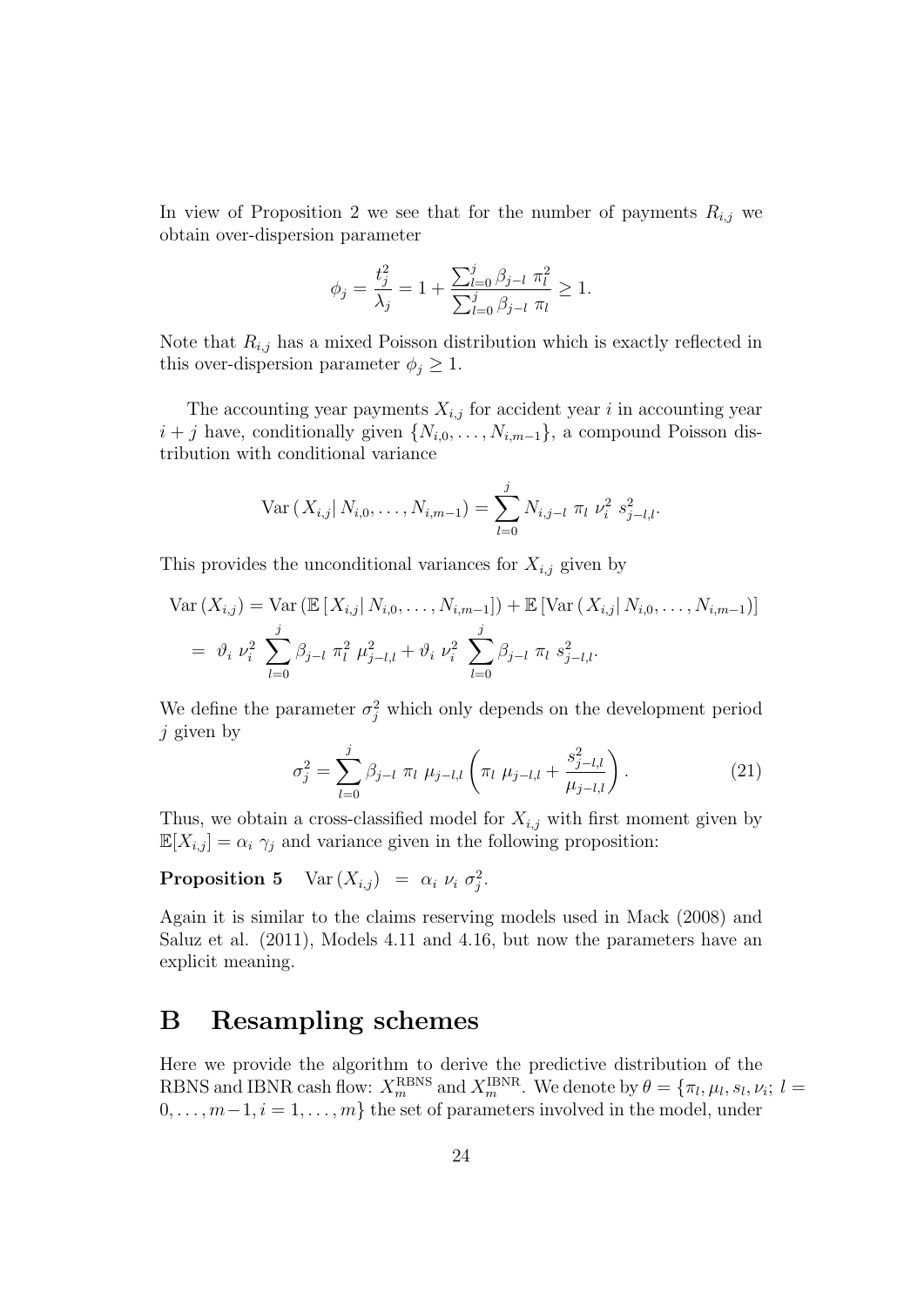calibration (10). Moreover, let  $\hat{\theta}$  denote the parameters estimated from the data  $(\mathcal{N}_m, \mathcal{R}_m, \mathcal{X}_m)$  which can be calculated using the methods described in Section 3 and expression (19).

Algorithm RBNS

- Step 1. Estimation of the parameters and distributions. From the observed data  $(\mathcal{N}_m, \mathcal{R}_m, \mathcal{X}_m)$  estimate the model parameters  $\theta$  by the estimator  $\theta = {\hat{\pi}_l, \hat{\mu}_l, \hat{s}_l, \hat{\nu}_i; l = 0, \dots, m-1, i = 1, \dots, m}$ , as described above. The payment delay distribution is estimated by a Poisson distribution with estimated parameter, i.e.  $R_{i,j,l}|_{\{N_{i,0},...,N_{i,m-1}\}} \sim \text{Poi}(N_{i,j}\hat{\pi}_l)$ . The distribution of the individual payments,  $Y_{i,j,l}^{(1)}$  is estimated by a gamma distribution with shape parameter  $\hat{\lambda} = \hat{\mu}_l^2/(\hat{s}_l^2 - \hat{\mu}_l^2)$  and scale parameter  $\hat{\kappa} = (\hat{s}_l^2 - \hat{\mu}_l^2) \hat{\kappa}_l/\hat{\mu}_l$ .  $\widehat{\kappa} = (\widehat{s}_l^2 - \widehat{\mu}_l^2)\widehat{\nu}_i/\widehat{\mu}_l.$
- Step 2. *Bootstrapping the data*. Conditional on the observed number of reported claims  $\mathcal{N}_m$  generate new bootstrapped triangles  $\mathcal{R}_m^*$  =  ${R^*_{i,j}}; i + j \leq m$  and  $\mathcal{X}^*_m = {X^*_{i,j}}; i + j \leq m$  as follows:
	- (i) Simulate the payment delay: from each  $N_{i,j}$ ,  $i + j \leq m$ , generate the number of payments,  $R^*_{i,j,l}$  from a Poisson distribution with parameter  $N_{i,j}\hat{\pi}_l$  estimated in Step 1. Calculate the bootstrapped total number of payments,  $\mathcal{R}_m^* = \{R_{i,j}^*; i+j \leq m\}$  from expression (1).
	- (ii) Get the bootstrapped aggregated payments,  $\mathcal{X}_m^* = \{X_{i,j}^*; i + j \leq j \}$  $m$ , from the gamma distribution estimated in Step 1 and using expression (2) but replace  $R_{i,j-l,l}$  by  $R_{i,j-l,l}^*$ .
- Step 3. Bootstrapping the parameters. From the bootstrap data,  $(\mathcal{R}_m^*, \mathcal{X}_m^*)$ , and the original  $\mathcal{N}_m$ , estimate again the parameters and get bootstrapped parameters  $\theta^*$ .
- Step 4. Bootstrapping the RBNS predictions. Simulate the RBNS cash flow,  $X_m^{\text{RBNS}*}$ , in the lower triangle using similar specifications to (i) and (ii) in Step 2 but with bootstrapped parameters  $\theta^*$ .
- Step 5. Monte Carlo approximation. Repeat Steps 2-4 B times and get the empirical bootstrap distribution of the RBNS cash flows  $\{X_m^{\text{RBNS},b}; b =$  $1, \ldots, B$ .

The IBNR algorithm to simulate the IBNR cash flows  $X_m^{\text{IBNR}*}$  follows the same steps as the algorithm RBNS but, in addition, involves the estimation and the simulation of the number of reported claims  $N_{i,j}$  in the